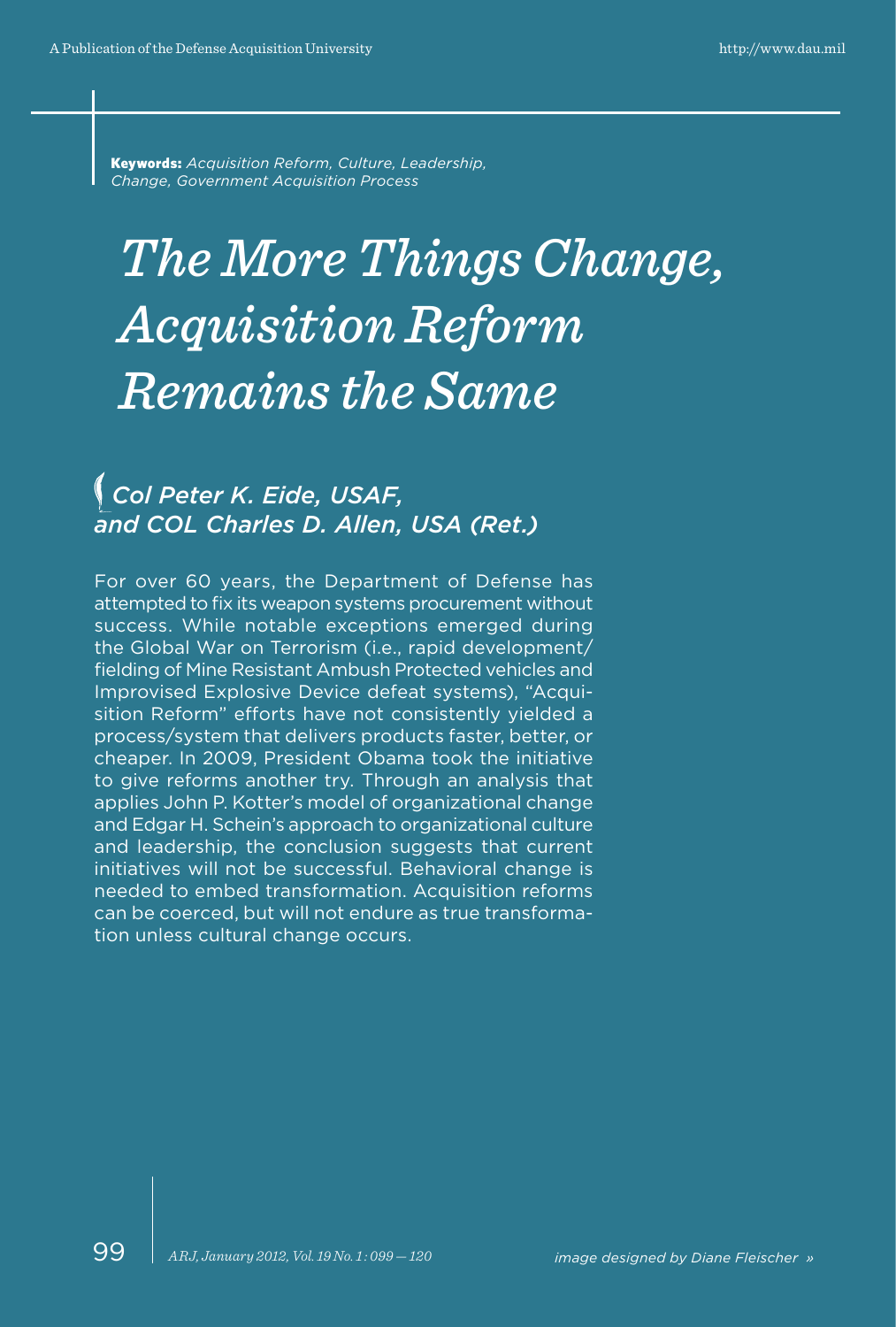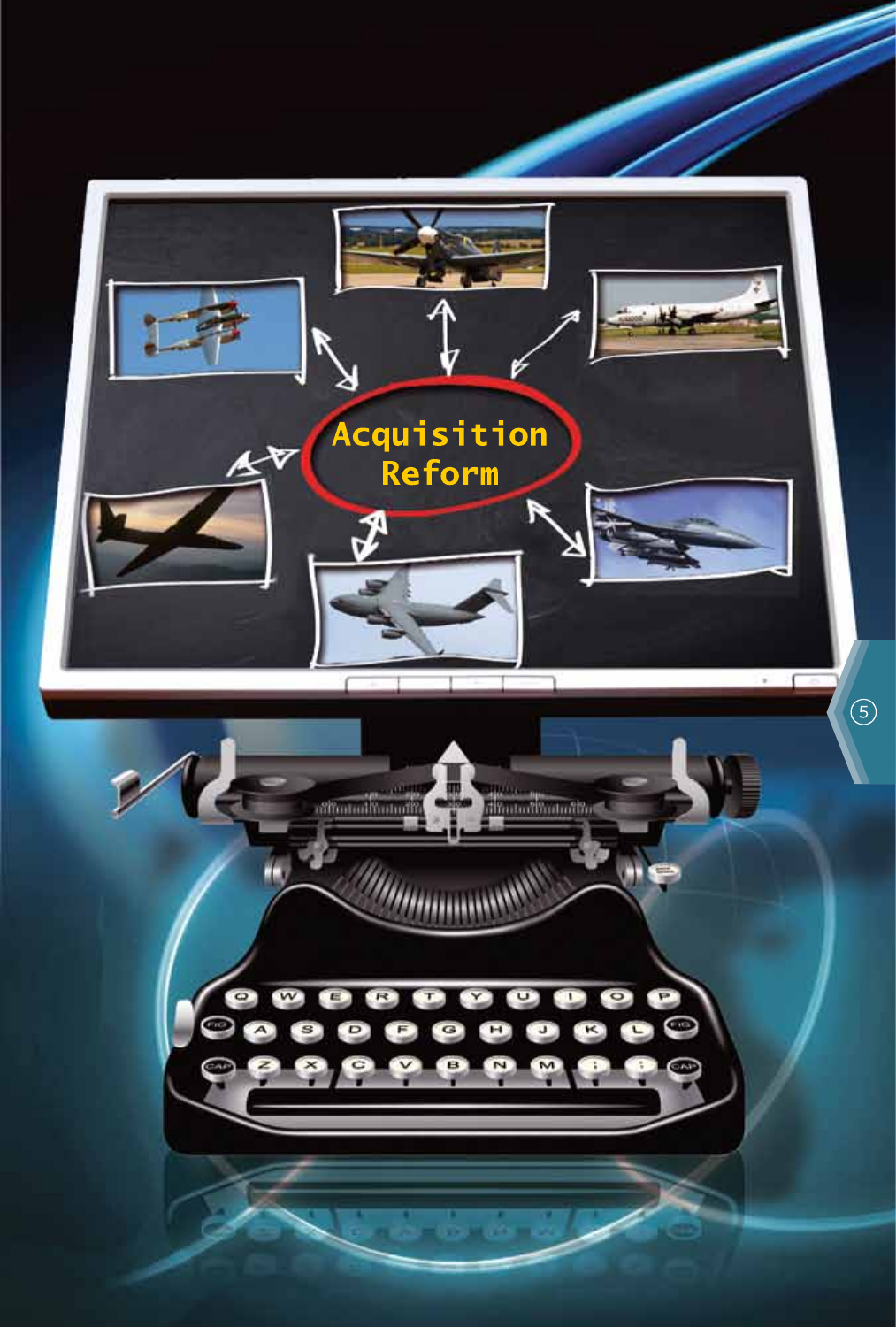In March of 2009, shortly after Barack Obama was sworn in as President, the Government Accountability Office (GAO) released its annual report "Defense Acquisitions: Assessments of Selected Weapons Programs" (GAO, 2009). Cumulative cost growth among assessed Department of Defense (DoD) programs had reached \$296 billion. That latest revelation of inefficiency provided a rallying point for senior leaders in the White House, Congress, and DoD.

The GAO report was released as significant forces for change were beginning to move in the same direction. President Obama declared his commitment to reduce the federal deficit by half in 4 years as Congress made final changes on legislation aimed at acquisition reform (Phillips, 2009). Concurrently, Secretary of Defense Robert Gates espoused his own imperatives for acquisition reform (Gates, 2009), and hired a similarly motivated Under Secretary of Defense for Acquisition, Technology & Logistics (USD[AT&L]), Dr. Ashton Carter (Hearing, 2009). Together, these leaders emerged as a powerful coalition of change agents to fix the government's acquisition process.

But, will it all work? In *Leading Change*, John P. Kotter (1996) posited primary reasons why transformations fail. Closely related, Schein's (1992) seminal work on organizational culture emphasized the need for behavioral change to drive transformation. Both approaches are presented as a framework for assessing the likelihood of success for current acquisition reform. The prognosis for effective reform is dim without embedding leadership actions and institutional processes that will drive change in the culture of defense acquisition. Without such intentionality, one can expect to repeat the history of unfulfilled mandates for reform.

# A Brief History of Acquisition Reform

The need to fix, or reform, the DoD's various acquisition processes is almost universally acknowledged. Numerous studies have informed U.S. strategic leaders on its shortcomings since 1949 (Assessment Panel, 2006). The following summary of acquisition reform initiatives since the 1980s provides context for an analysis of initiatives undertaken since 2009.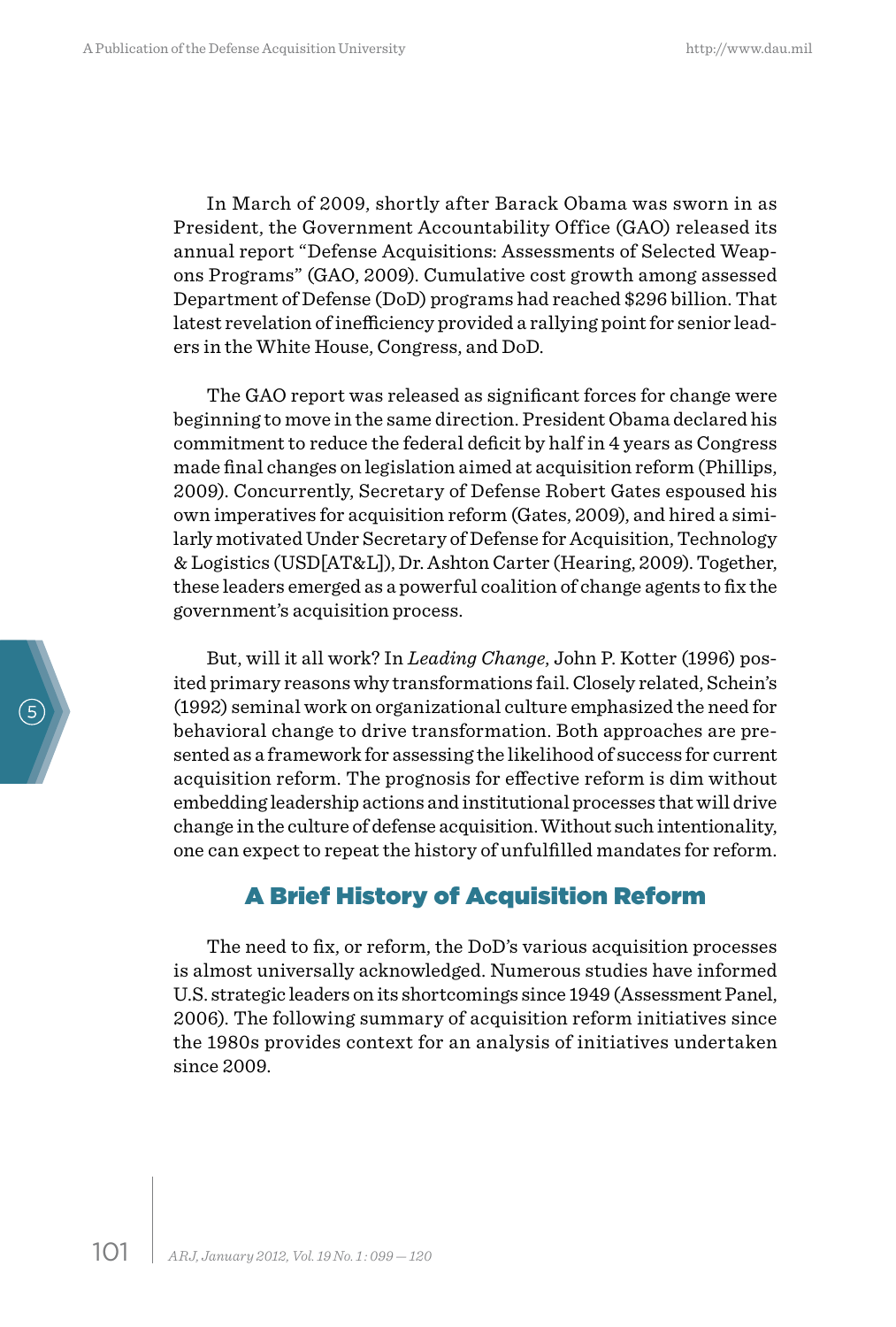#### The Scandalous 1980s

The first half of the decade of the eighties, marked by "fraud, waste, and abuse" scandals in the procurement system, led to calls for reform (Parlier, 1989). In response, President Reagan created a Blue Ribbon Commission on Defense Management, also known as the Packard Commission, which produced what came to be known as the "Packard Report." Congress also worked its own legislative reforms to include the Goldwater-Nichols Department of Defense Reorganization Act of 1986. The Blue Ribbon Commission final report stated flatly, "Excellence in defense management will not and cannot emerge by legislation or directive" (President's Blue Ribbon Commission, 1986, p. xii). The commission believed that acquisition employees at all levels must be encouraged and empowered to succeed, and that Congress, DoD, and industry must all set aside parochialism and "restore a sense of shared purpose and mutual confidence" (p. xii). The Packard Report recommended specific ways in which Congress and DoD could improve program stability to mirror successful industry practices. Some of the specific commission recommendations became codified into law.

The Goldwater-Nichols Act of 1986 contained a major restructuring of DoD, to include changes that partially addressed the Blue Ribbon Commission's findings of diluted authority for execution. Accordingly, the 99th Congress, with the National Defense Authorization Act for Fiscal Year 1987, directed consolidation of the acquisition function within the offices of the Service secretaries. Other legislation that year included clarification of roles and responsibilities of the newly created position of the Under Secretary of Defense for Acquisition.

#### A More Business-Minded 1990s

The nineties saw further application of reform initiatives originally recommended by the Packard Commission. The Defense Acquisition Workforce Improvement Act (DAWIA) of 1990 addressed the need to improve the quality of the acquisition workforce, establishing formal career paths and standards for education and training. Following his inauguration in 1993, President Clinton also signed two reforms into law. The Federal Acquisition Streamlining Act of 1994 exempted procurement of commercial items from existing laws and expanded the definition of "commercial product" to broaden its applicability. The Clinger-Cohen Act of 1996 eliminated cost accounting standards that had discouraged commercial companies from doing business with the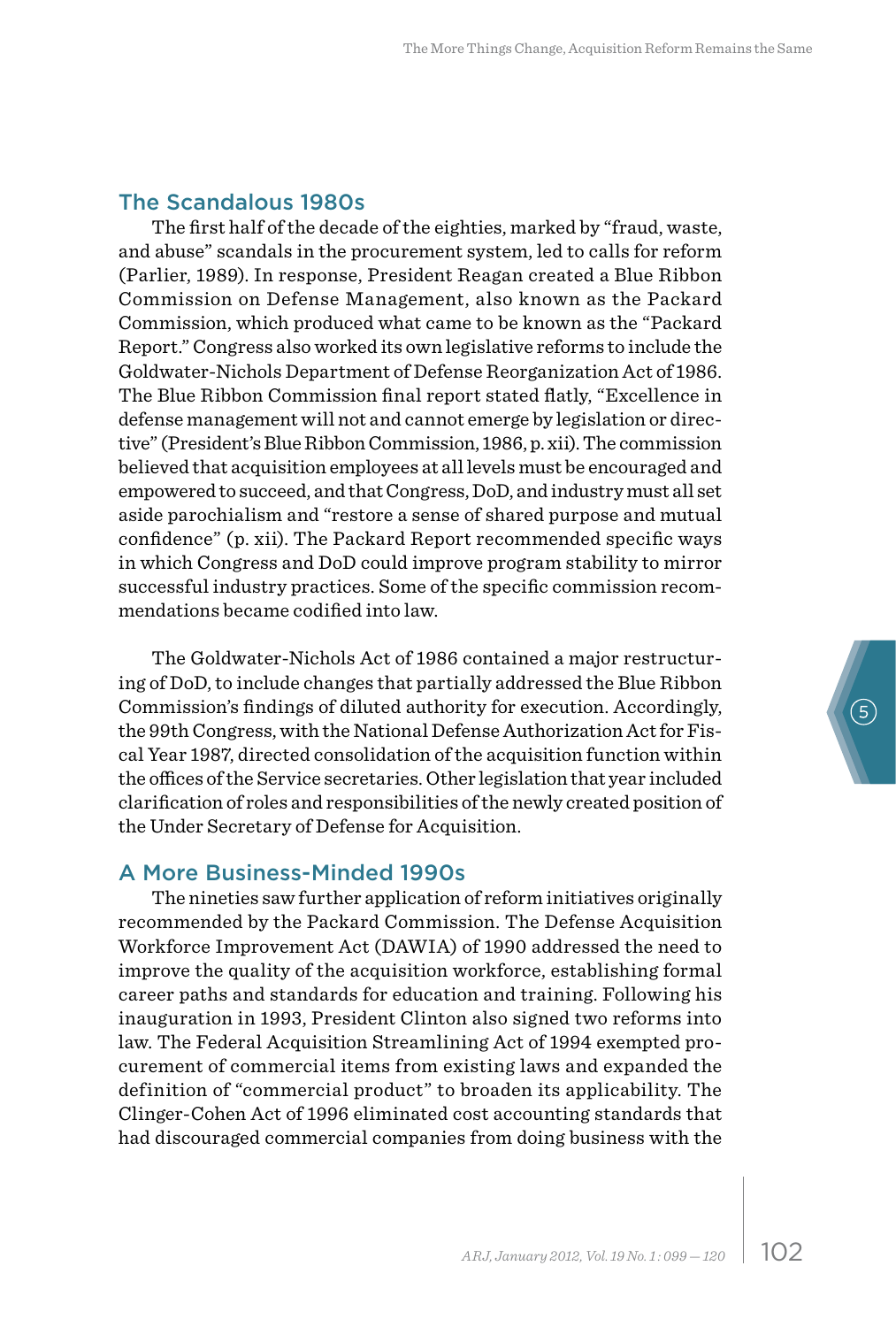federal government. Both reforms addressed the Blue Ribbon Commission's findings that a reduction in government red tape and commercial innovation was key to improved acquisition outcomes.

William Perry, a commission member, became Secretary of Defense in 1994 and initiated the most severe reforms with the famous "Perry Memo" (1994). Perry directed the armed services to use commercial specifications and standards when contracting for goods and services instead of the index of military specifications and standards then in existence. Perry also mandated Integrated Product and Process Development (IPPD) and Integrated Product Teams (IPTs) to manage program execution. Cost as an independent variable (CAIV) would be used to contain cost growth. Advanced Concept Technology Demonstrations would also employ prototypes to reduce risk and maximize operational utility of new weapon systems (Carter & White, 2000).

In 1997, Secretary of Defense William Cohen undertook a series of additional acquisition reforms under the umbrella of "Defense Reform Initiative (DRI)." His DRI Report identified four areas, or pillars, of reform: Reengineer – adopt modern business practices; Consolidate – streamline organizations to eliminate redundancy and maximize synergy; Compete – apply market mechanisms to improve quality and reduce costs; and Eliminate – reduce excess support structures to free resources and focus on core competencies (Cohen, 1997). DRI was largely a continuation of themes introduced by the Blue Ribbon Commission.

#### New Century, Old Problems—2000–2005

With the turn of the century, the Revolution in Military Affairs also called for a concurrent Revolution in Business Affairs. With the experience gained since his 1997 appointment, Under Secretary of Defense for Acquisition, Technology, and Logistics (USD[AT&L]) Jacques Gansler put forth a new path for the new century through acquisition reform in response to studies directed by Congress. He noted three clear "top line" goals: reduce cycle times for the development and delivery of new weapon systems; reduce total ownership costs; and right-size the Defense Acquisition Workforce and infrastructure to realize savings through efficiencies, and maximize flexibility in the new business environment (Gansler, 2000). Efforts included increasing reliance on an integrated civil-military industrial base, focus on cost and schedule as priority parameters over performance, and necessary training of the Defense Acquisition Workforce on commercial practices.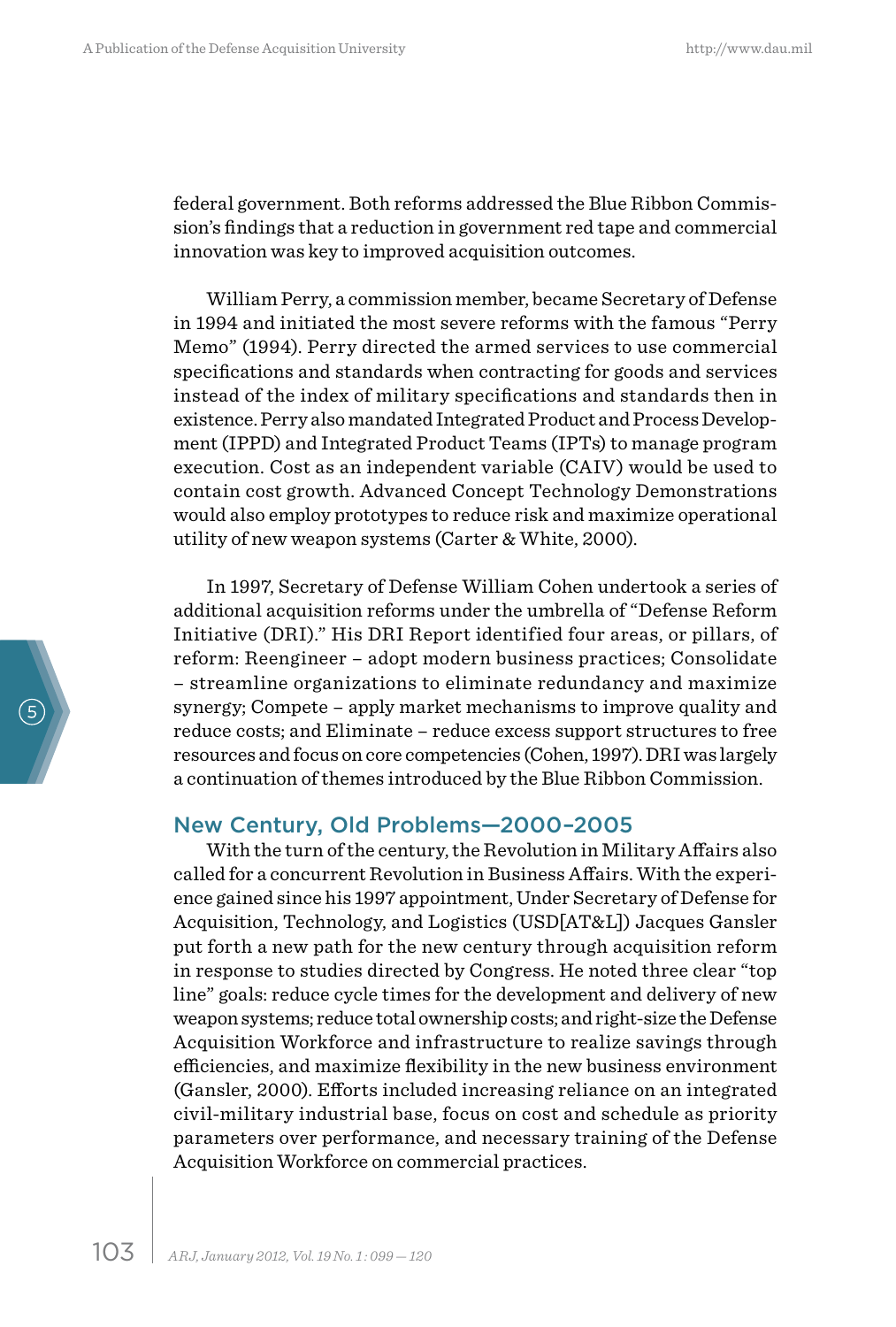With his second appointment as Secretary of Defense, Donald H. Rumsfeld brought his own business-minded approach to transformation. For Secretary Rumsfeld, buying the right thing was as important as buying it right, and transformational, network-centric capabilities were more important to future conflict than legacy systems (Adler, 2007). Following a business-like approach, Rumsfeld sought innovation capabilities from nontraditional defense industries.

#### Are We There Yet?—2005 to Present

Despite the extensive reform efforts, by 2005 DoD and Congressional leadership as well as President George W. Bush lost confidence in the acquisition system (Assessment Panel, 2006). On June 7, 2005, Acting Deputy Secretary of Defense Gordon England established the Defense Acquisition Performance Assessment (DAPA) Project to conduct a sweeping and integrated assessment of "every aspect" of acquisition. DAPA's major findings included recognition that the industrial base had consolidated significantly since the mid-eighties and that the nature of the post-Cold War security environment placed a premium on flexibility and technological exploitation. DAPA, like previous efforts, identified excessive oversight and complex acquisition processes as cost and schedule drivers, and called for stability of requirements as an essential element for an effective acquisition system.

The history of acquisition reform reflects much has been done to study the problem, identify candidate solutions, and execute reforms, only to return to the conclusion that more reform is needed. The most recent acquisition reform initiatives of the Obama Administration and the 111th Congress followed suit.

# Acquisition Reform in 80 Days

Secretary of Defense Robert Gates (2009) offered his own convictions regarding the need for acquisition reform. "We must reform how and what we buy," he said in his fiscal year 2010 budget recommendation, "meaning a fundamental overhaul of our approach to procurement acquisition and contracting." Like President Obama, Gates pulled no punches in his characterization of the breadth and depth needed for acquisition reform. He asserted that dramatic change would be required in order to maintain U.S. military superiority in an environment of shrinking economic resources.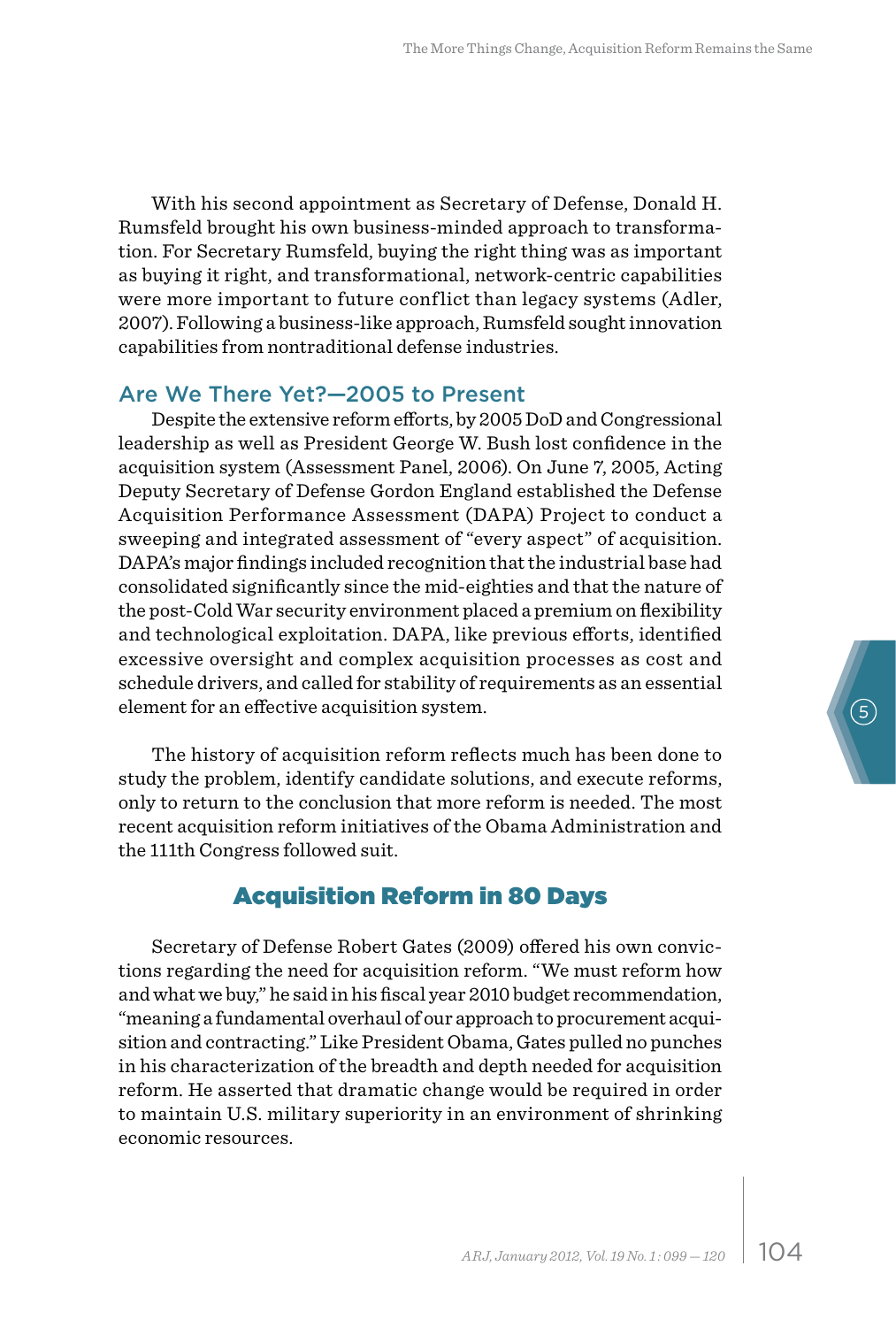Secretary Gates identified three fundamental steps to accomplish needed reform. First, senior leaders must demonstrate commitment and courage to discontinue programs that are either failing or procuring more capability than was needed. Second, performance requirements should be scrutinized and, as necessary, limited to avoid cost and schedule overruns while procuring what is technically feasible. Finally, government program teams should be adequately staffed for proper oversight, cost estimates should be more realistic, and budgets protected for program stability.

Like President Obama, Secretary Gates recognized the challenge in leading acquisition reform. It, however, is one thing for the executive branch to agree and another to work with other stakeholders to make

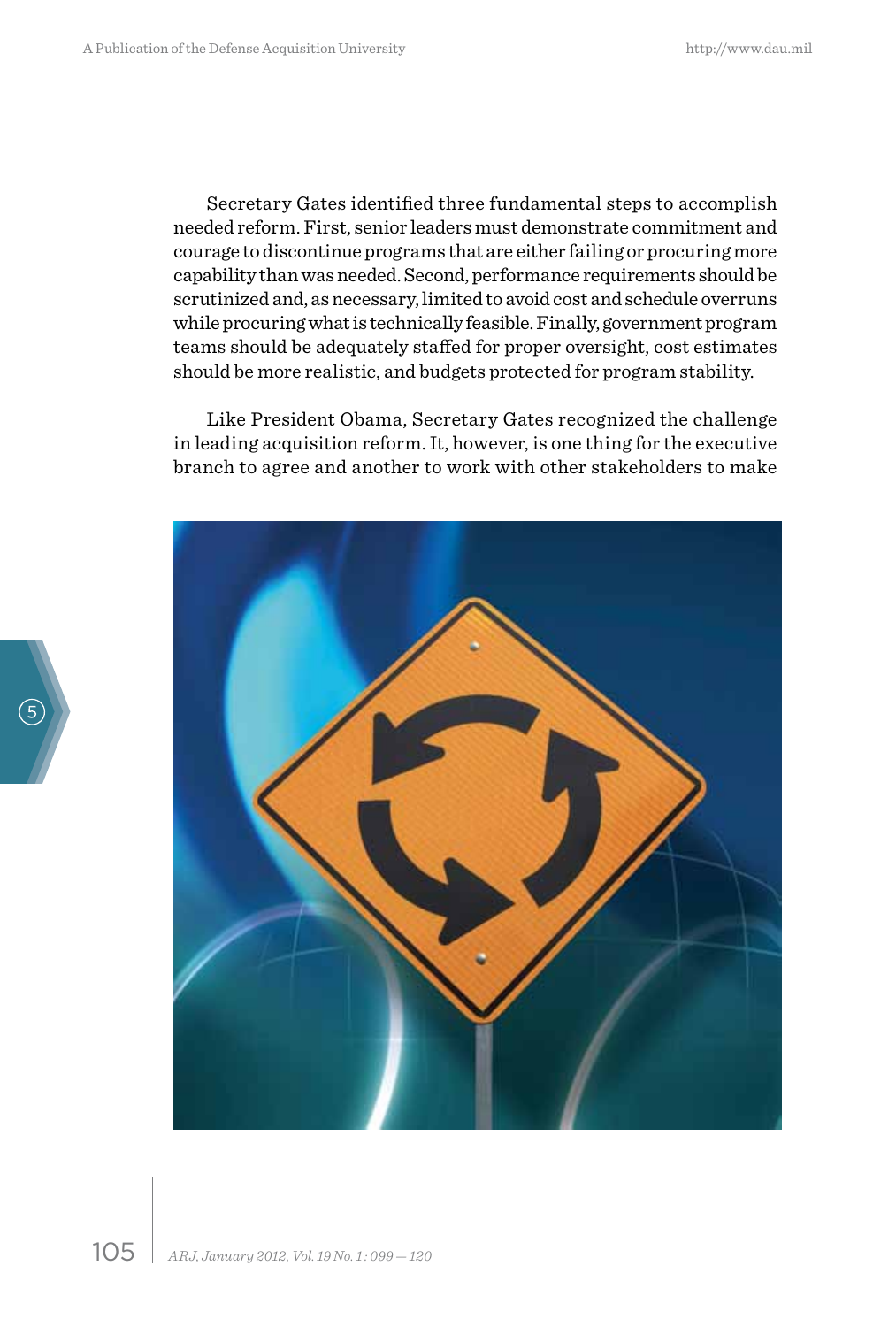tough decisions on specific programs. "To do this," he said, "the President and I look forward to working with the Congress, industry, and many others" (Gates, 2009).

On May 20, 2009, Senator John McCain issued a floor statement in support of the U.S. Senate Armed Service Committee (SASC)'s Weapon Systems Acquisition Reform Act (Weapon Systems, 2009a), which would be signed into law just two days later. WSARA was as important for its substance as it was for the demonstration of bipartisanship (McCain, 2009). Congress was united in its pursuit of acquisition reform and in concert with similar efforts of the President and within DoD, as codified in Department of Defense Instruction 5000.2 (DoD, 2008).

The principal aim of WSARA was to improve the likelihood of success of major program acquisitions by focusing on decisions at their inception. WSARA reforms seek reliable and independent baseline cost estimates, rigorous early developmental testing and systems engineering oversight, and strong gatekeeping to prevent programs from proceeding with too much risk of immature technology. The goal of early risk reduction sought to facilitate the expanded use of fixed price contracts. Like the President, Congress also called for increased use of competition in WSARA to reduce costs.

A final WSARA reform of note was a strengthening of the "Nunn-McCurdy" process. Nunn-McCurdy provisions require DoD to report to Congress when cost growth on a major program breaches a critical cost growth threshold. Characterized by Senator McCain as "a big stick … to wield against the very worst performing programs," the new legislation required a root-cause assessment of failing programs and presumed program termination within 60 days of notification unless DoD certified in writing to the contrary.

Within the first 80 days of the new presidential administration, key senior leaders in the executive and legislative branches of government united their visions and efforts to re-ignite a transformation of DoD weapons systems procurement. OMB subsequently issued numerous directives (Field, 2009a; 2009b; Gordon, 2009; Orszag, 2009a) as executive branch guidelines. Moreover, as the year ended, Under Secretary Dr. Ashton Carter signed out a "Directive-Type Memorandum" (2009) containing WSARA implementation instructions. Acquisition reform in the new century did not stop there.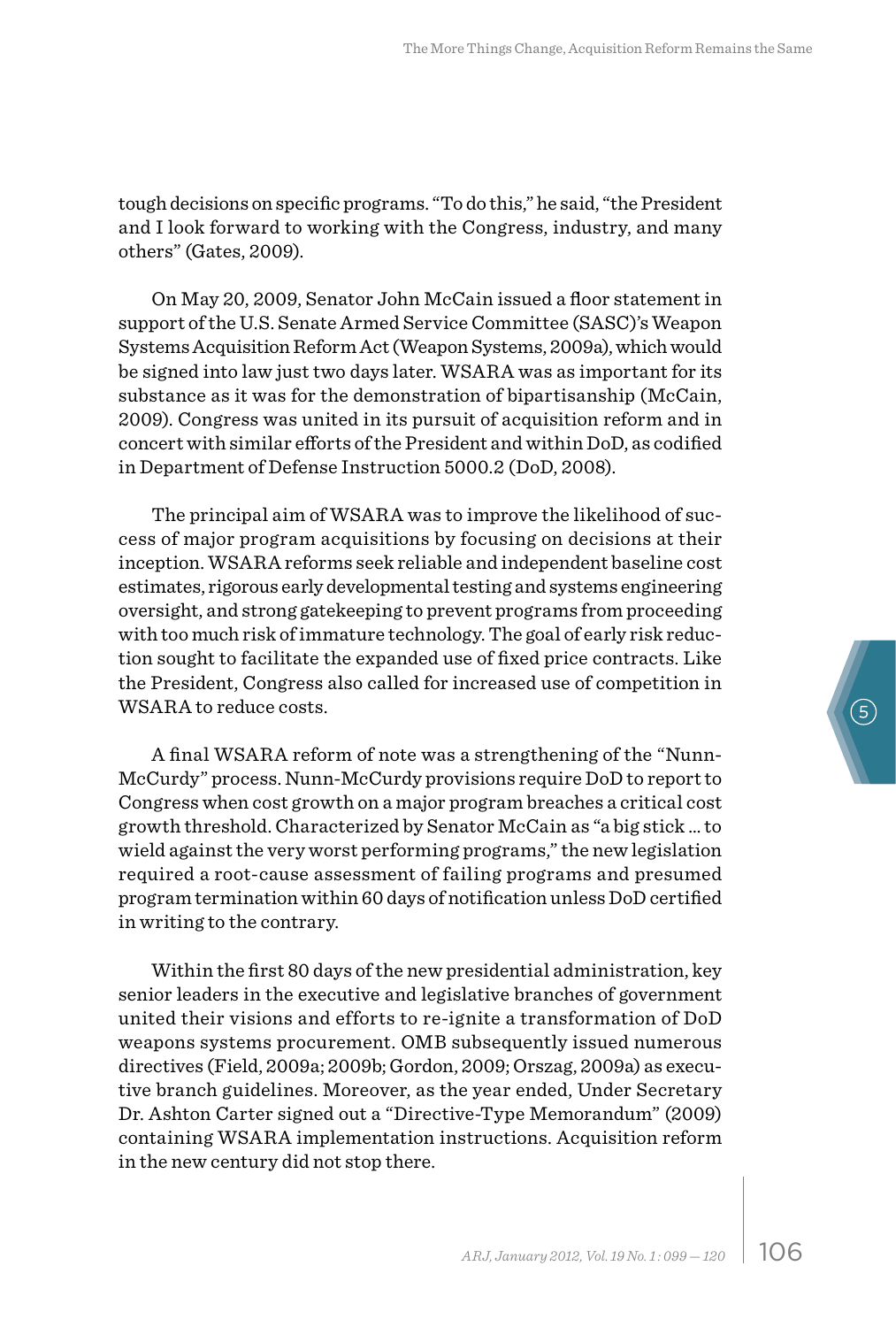#### In Search of Efficiency

On the 65th anniversary of Allied victory in Europe, Secretary Gates spoke publicly on defense spending. Calling upon the memory of President Eisenhower's leadership while in office, Secretary Gates agreed, "the U.S. should spend as much as necessary on national defense—but not a penny more" (Gates, 2010). He then went on to recognize that while the continuing demands of the military would require real growth in the defense budget of 2 to 3 percent annually, domestic economic pressures made that level of fiscal support unlikely. Gates concluded that DoD must pursue an Efficiencies Initiative to sustain the necessary growth without commensurate budget increases.

Secretary Gates and Under Secretary Carter asserted that their Efficiencies Initiative was different from acquisition reform, but key aspects of the initiative constitute a clear continuation of the transformation begun the previous year (Carter, 2010c). Objectives included calls for: delivering systems within budget; getting better buying power; restoring affordability programs; removing government impediments to leanness; and avoiding program turbulence. In a subsequent memorandum, Under Secretary Carter endorsed a claim that two-thirds of the savings could be found within existing programs by conducting them more efficiently and affordably (Carter, 2010b). Also noting that roughly half of the nearly \$700 billion invested each year on defense is contracted-out, the initiative also seeks to improve industry productivity. Once again, there was recognition that change would be difficult and take time. Further, a total team effort that now included industry would be required.

Under Secretary Carter provided detailed implementation guidance to acquisition professionals in separate memos issued in September and November of 2010 (Carter, 2010a; 2010b). These memos culminated 21 months of acquisition reform since being sworn in. It is now appropriate to ask the question: Will this latest attempt at acquisition reform succeed where 60 years of effort have failed? One framework for analysis comes from the organizational change and culture models of Kotter and Schein (Kotter, 1996; Schein, 1992).

**Why transformations fail.** John P. Kotter (1996) approached his research by asking why transformation efforts fail. He concluded that eight fundamental errors can thwart success. Using these, he developed an eight-stage process to create major change. This article focuses on the first five, which are foundational to success.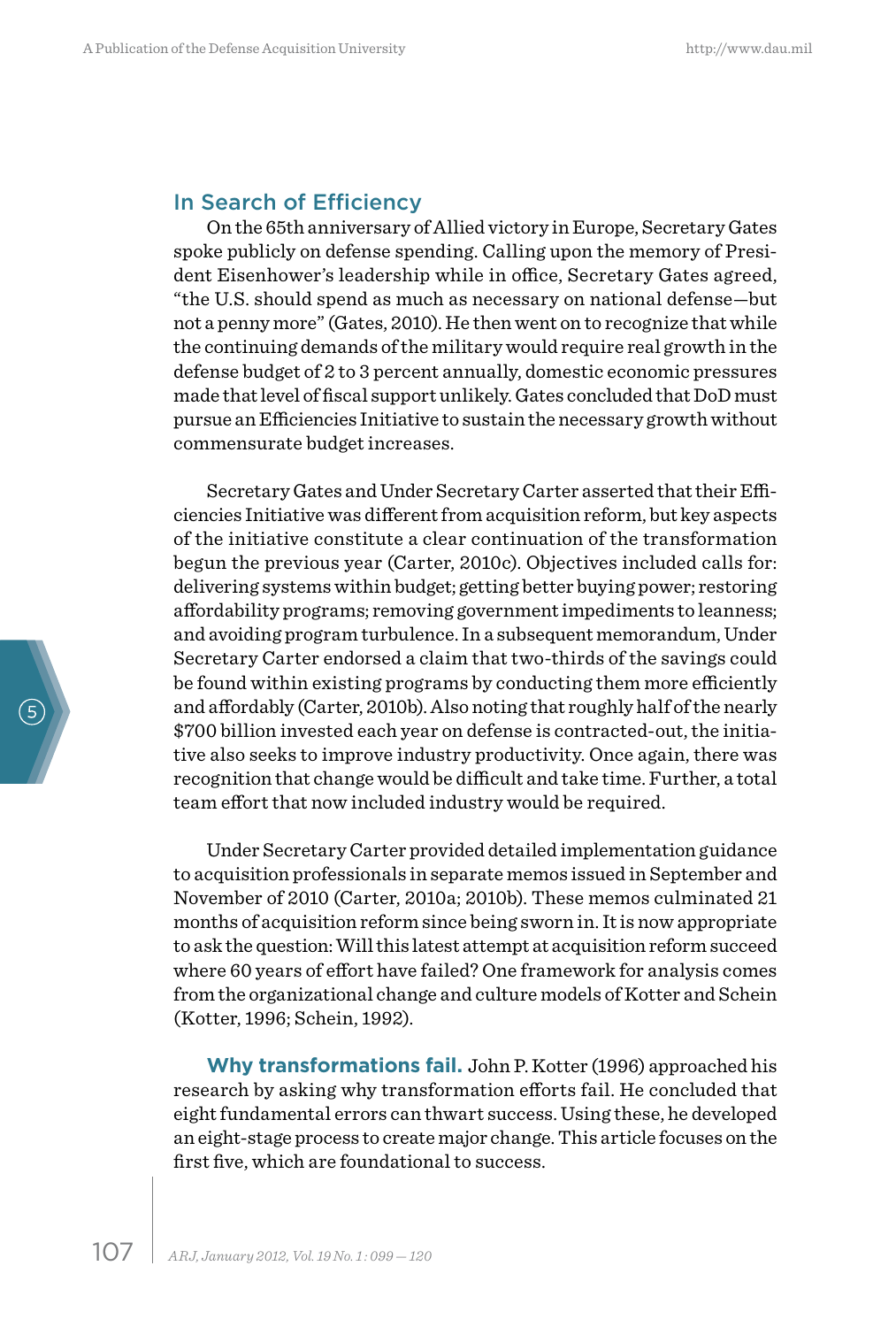*Error No. 1: Allowing too much complacency.* Establishing a sense of urgency is critical to gaining needed cooperation, and the first stage in Kotter's change process. Without urgency, members of the organization are unlikely to part with old, comfortable ways of doing business. The urgency must clearly demonstrate that the personal cost of not changing is higher than that of the change being requested. The continued existence of the organization and loss of one's job are good examples.

*Error No. 2: Failure to create a sufficiently powerful guiding coalition.* The second step is creating the guiding coalition. This step recognizes the fact that no single person can accomplish steps 3 through 8 single-handedly. Building a trusted team of powerful, expert, and credible leaders is essential early in the process.

*Error No. 3: Underestimating the power of vision.* Next, successful change requires developing a vision and a strategy. Compared to authoritarian decrees or micromanagement, Kotter believes that vision has the power to break through forces that support the status quo. Vision provides an image of the future that includes the inherent reason for its goodness. Good vision simplifies, motivates, and organizes.

*Error No. 4: Undercommunicating the vision.* Communicating the vision is step 4 of the process. Elements for successful visioning include simplicity of message, multiple forums for communication, and explanation of seeming inconsistencies. Most importantly, repetition of the message by leaders is essential. Repeating the vision not only ensures the message is received, but also underscores its importance.

*Error No. 5: Permitting obstacles to block the new vision.* Once the leadership team successfully conveys a sense of urgency and vision, organizational members should be empowered for broad-based action. This fifth step recognizes that members who support change may encounter barriers to action. These can be structural impediments, lack of skills, bad supervisors, or organizational systems and processes processes that get in the way. Removing these barriers will facilitate culture change.

**How to change culture.** In *Organizational Culture and Leadership,* Schein (1992, pp. 230–245) described how leaders use primary embedding mechanisms to create or change an organizational climate. Embedding mechanisms teach members of an organization how to perceive, think, feel, and behave in accordance with the desired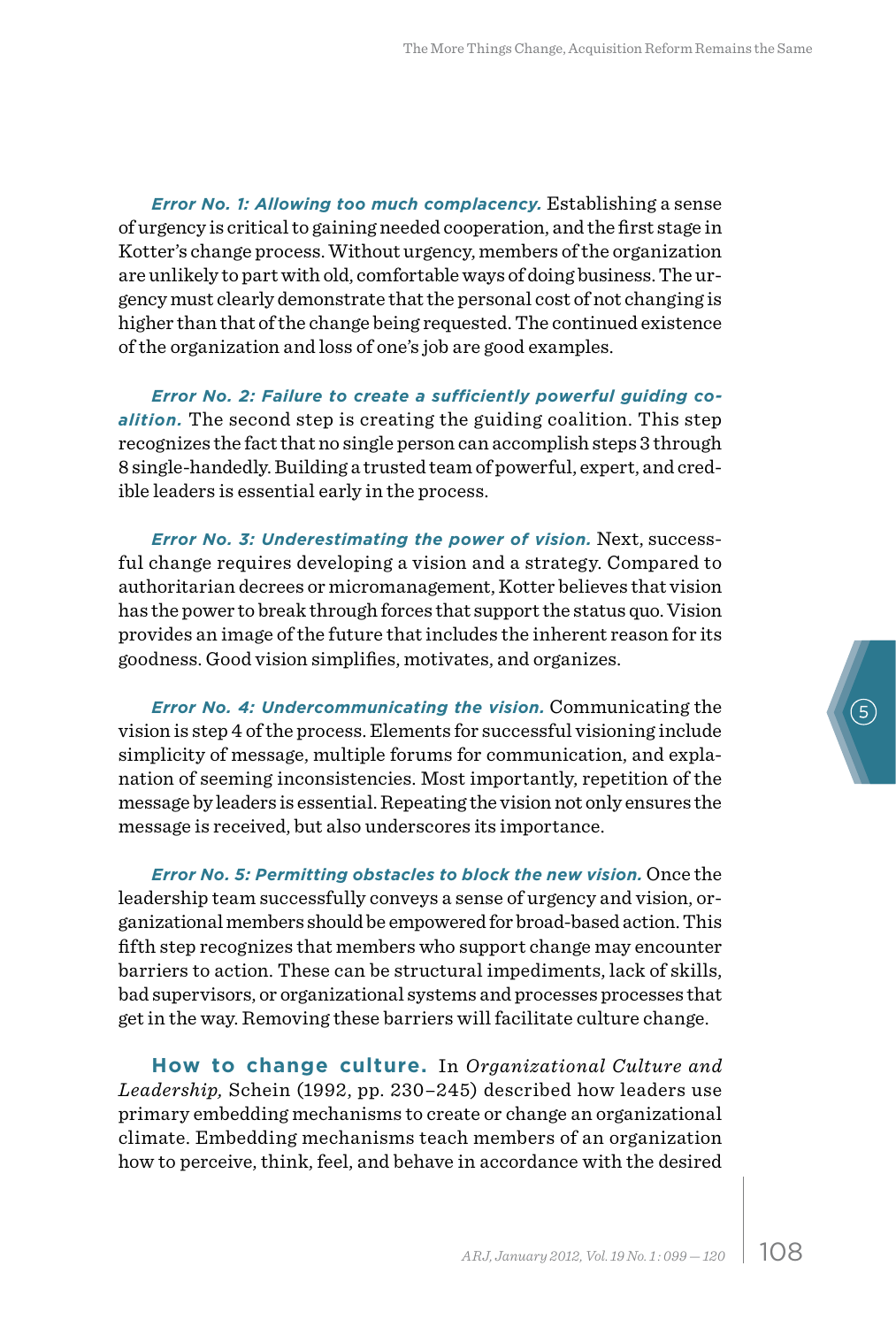transformational outcome. The primary mechanisms are: what leaders pay attention to, measure, and control on a regular basis; how leaders react to critical incidents and organizational crises; how leaders allocate resources; deliberate role modeling, teaching, and coaching; how leaders allocate rewards and status; and how leaders recruit, select, promote, and excommunicate members. Through these mechanisms, leaders demonstrate, through their own behavior, what is important. Together, the models of Kotter and Schein provide a framework for analysis of the current acquisition reform efforts.

### Likelihood of Success

Historically, acquisition reform has failed to achieve stated goals and objectives. Looking through the prism of Kotter's eight-stage process and Schein's embedding mechanisms, we can gain some insight into what to expect of the most recent efforts.

#### Sense of Urgency or Culture of Complacency?

Existing statements and actions to create a sense of urgency, step 1 in Kotter's change process, are unequivocal. In May 2009, President Obama invoked the specter of trillions of dollars of U.S. debt, the economic crisis, and the GAO's data on procurement inefficiency to argue his case. During the WSARA signing ceremony, he broadened his reform appeal by claiming it would "better protect our nation, better protect our troops" (Obama, 2009a). The SASC (Weapon Systems, 2009b) recorded similar views in part to increase awareness of the need for reform. Additionally, Secretary Gates (2009) tied his imperative to current missions and those in the future, and taking care of people. His Efficiencies Initiative goals alone add to the sense of urgency—which could not be achieved without change. These statements of urgency, coupled with leadership direction, are routinely passed along to the Defense Acquisition Workforce in official communications and other communications media (Carter, 2010d). Is this enough to overcome the inertia of the acquisition bureaucracy?

**Urgency must overcome complacency.** The statements and their motivational influence appear compelling, and yet challenges lie in human nature and mixed messages (Kotter, 1996). The Defense Acquisition Workforce is comprised of well-compensated employees with little threat to their employment status. Acquisition professional Dave Frick (2010) noted that the culture of DoD is risk averse and permeates the acquisition community. Such caution about the prospects of program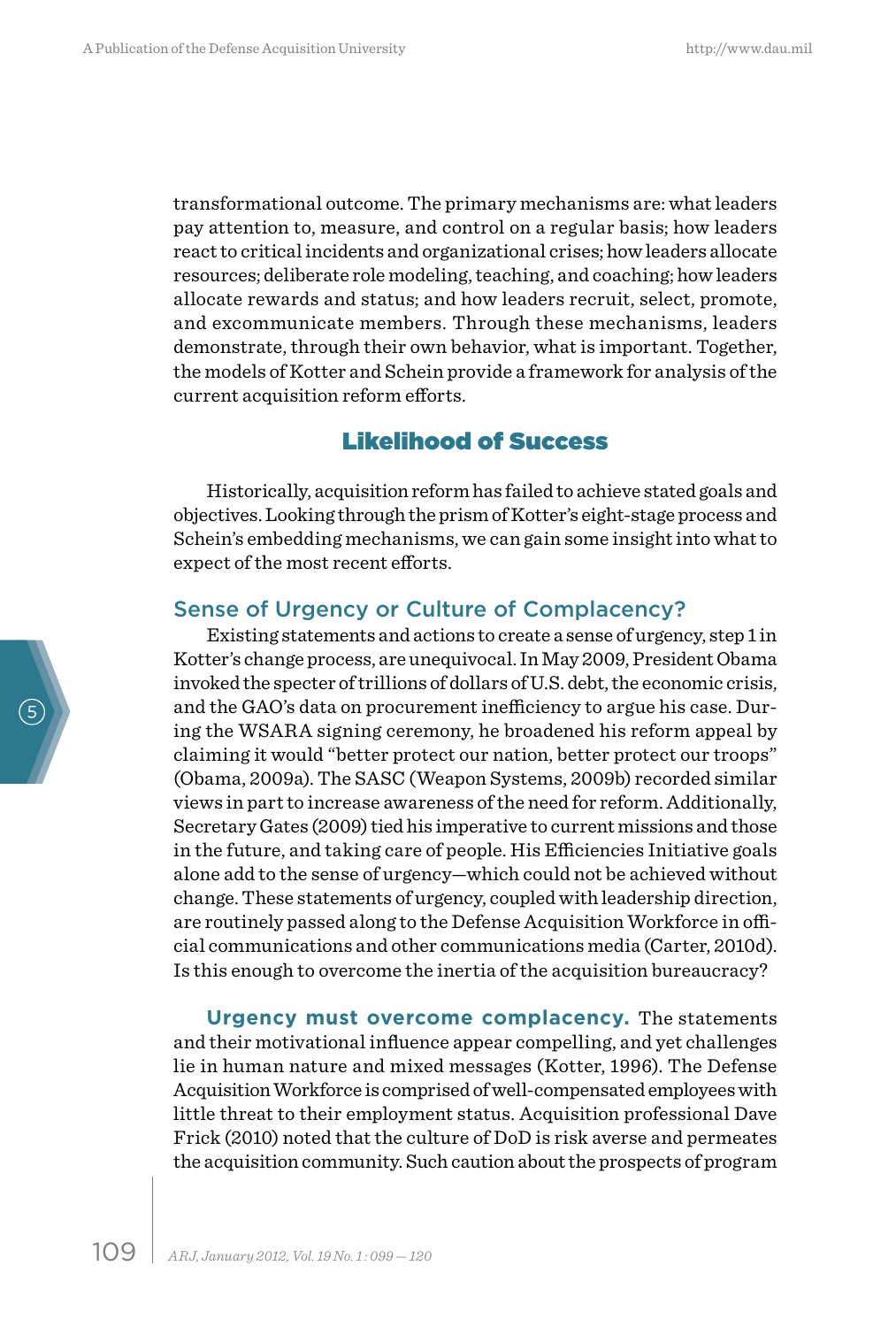failure reinforces complacency to stick with existing "safe" practices. Frick challenged the community to embrace agile acquisition, which requires a culture that encourages risk taking and innovative thinking. With no direct cause-and-effect relationship (reward or consequences) between the declared urgency and employment or compensation, a problem that the now-failed National Security Personnel System attempted to address, the declared crisis might be safely ignored as someone else's problem (Corrin, 2009; Risher, 2010).

Mixed messages can also abet status-quo complacency. In the very address President Obama made when signing WSARA, he stated, "As Commander-in-Chief, I will do whatever it takes to defend the American people, which is why I've increased funding for the best military in the history of the world" (Obama, 2009a). He went on to say that waste was unacceptable, but if the United States will indeed cover the cost no matter what, how urgent can the situation be? Similar mixed messages are also coming from DoD and the SASC in their management of the F-35 program. Recently revealed to be over budget and over schedule again, the high-visibility program has already defied attempted reforms by being "too big to fail" (Martin, 2010). The Senate has also continuously added unrequested money to the budget for a second engine source, which DoD says is not needed (Shalai-Esa, 2010; Wolf, 2010).

Culturally, senior leaders may be failing to embed desired behaviors in the Defense Acquisition Workforce largely through how they react to organizational crises and critical incidents. With acquisition personnel feeling little personal risk and hearing mixed messages, the unintentional consequence may be that the status quo is not changed. A reviewer noted that this is the heart of the arguments posed by Kotter and Schein. While leaders may offer platitudes about organizational goals and objectives, it is essential that they present clear and compelling statements as to why things must change. Such statements must be accompanied with strategies and the means to enforce accountability. Given a path is established, metrics are essential to transforming the culture of acquisition professionals and providing consequences for those who do not get on board. In the Jim Collins "Good to Great" (2001) vernacular—get the wrong people off the bus. Collins noted that great organizations have a culture of rigor and discipline. One business leader exemplar interviewed in his book offered, "You can set your objectives for the year, you can record them in concrete. You can change your plans through the year, but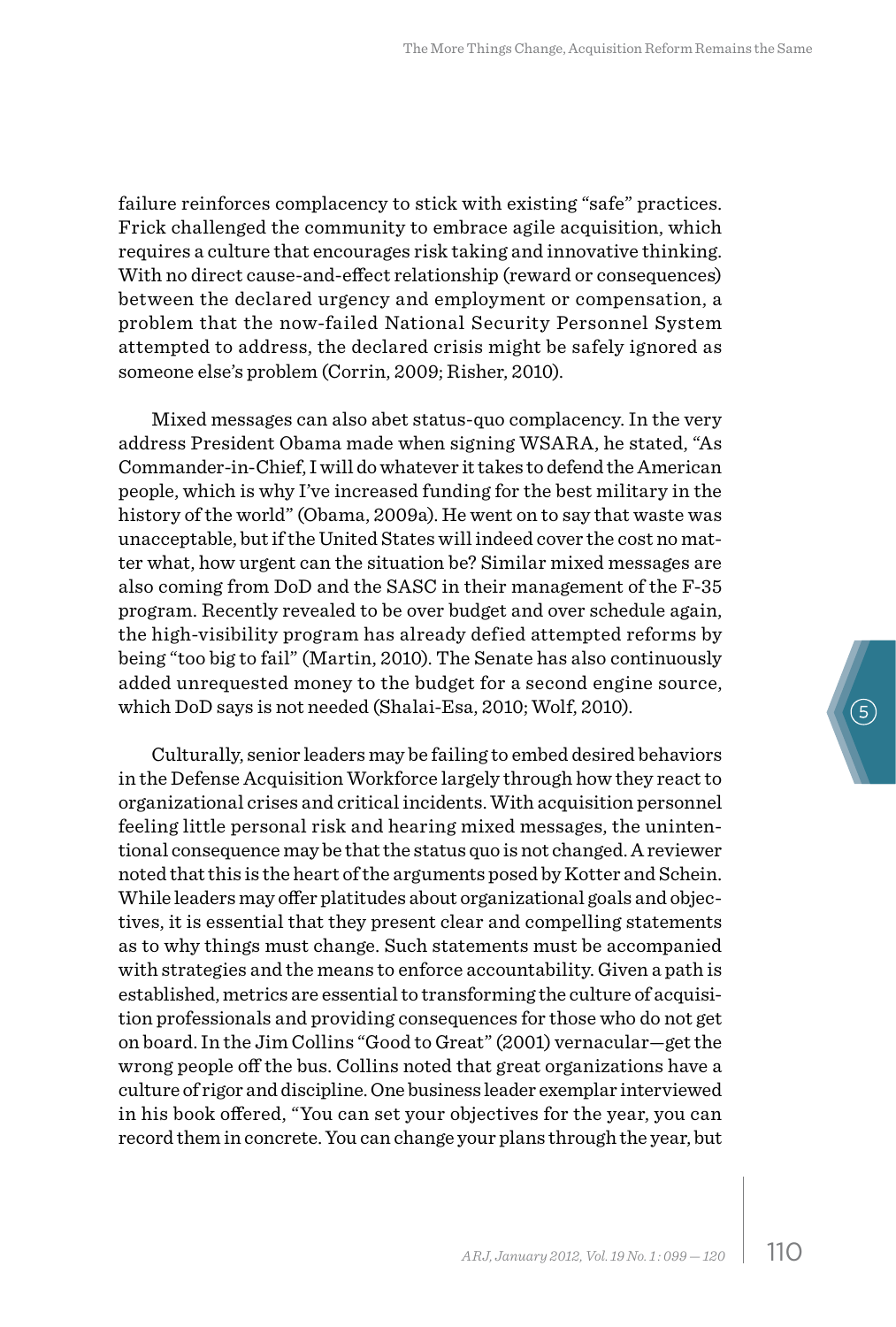you never change what you measure yourself against" (p. 122). Without clearly expressed metrics and a culture of discipline, the status quo will erode the urgency to change.

**Guiding coalition or top-down direction?** The President, the Secretary of Defense along with his USD(AT&L), and two of the more powerful committees of Congress comprise a dream team of sorts. But, does that coalition include enough of the procurement enterprise to complete the transformation called for in acquisition reform? The pace of today's business environment, in addition to DoD's size, requires a powerful and empowered coalition in place that can decide, act, and lead as a team (Kotter, 1996). Such an entity does not appear to exist for acquisition reform.

An examination of the executive branch's organizational charts reveals many offices within the White House and DoD with roles in acquisition reform. The challenge is identifying a coherent, empowered, and representative coalition. Instead, guidance and decision making appears to be formulated within the Office of the Secretary of Defense and disseminated through top-down directives. This approach risks disempowering many constituents at the next level of "key" players. Perceived as part of the problem instead of part of the solution, these powerful leaders are a missing ingredient from Kotter's change coalition that are essential for success.

Culturally, the current approach appears to miss an opportunity to embed desired behavior. Establishing a guiding coalition gives leaders an opportunity to demonstrate preferences simply by whom they select and how their performance is evaluated. Making more formal use of a guiding coalition could also offer opportunities to exercise role modeling and coaching as a tool for transformation. Michael Kotzian, in his *Defense Acquisition Review Journal* award-winning paper (2010, pp. 158–181), asserted, "the importance of leadership…within DoD's acquisition community—is paramount…to overcome the resistance to policy change" (p. 161). Kotzian convincingly argued that while the majority of acquisition reform approaches focused on adjustments to processes and procedures, the critical enabler of change is the Defense Acquisition Workforce. The coalition to effectively guide change must come from within the community of practitioners. Despite the substantial efforts of senior acquisition leaders, there are still concerns with achieving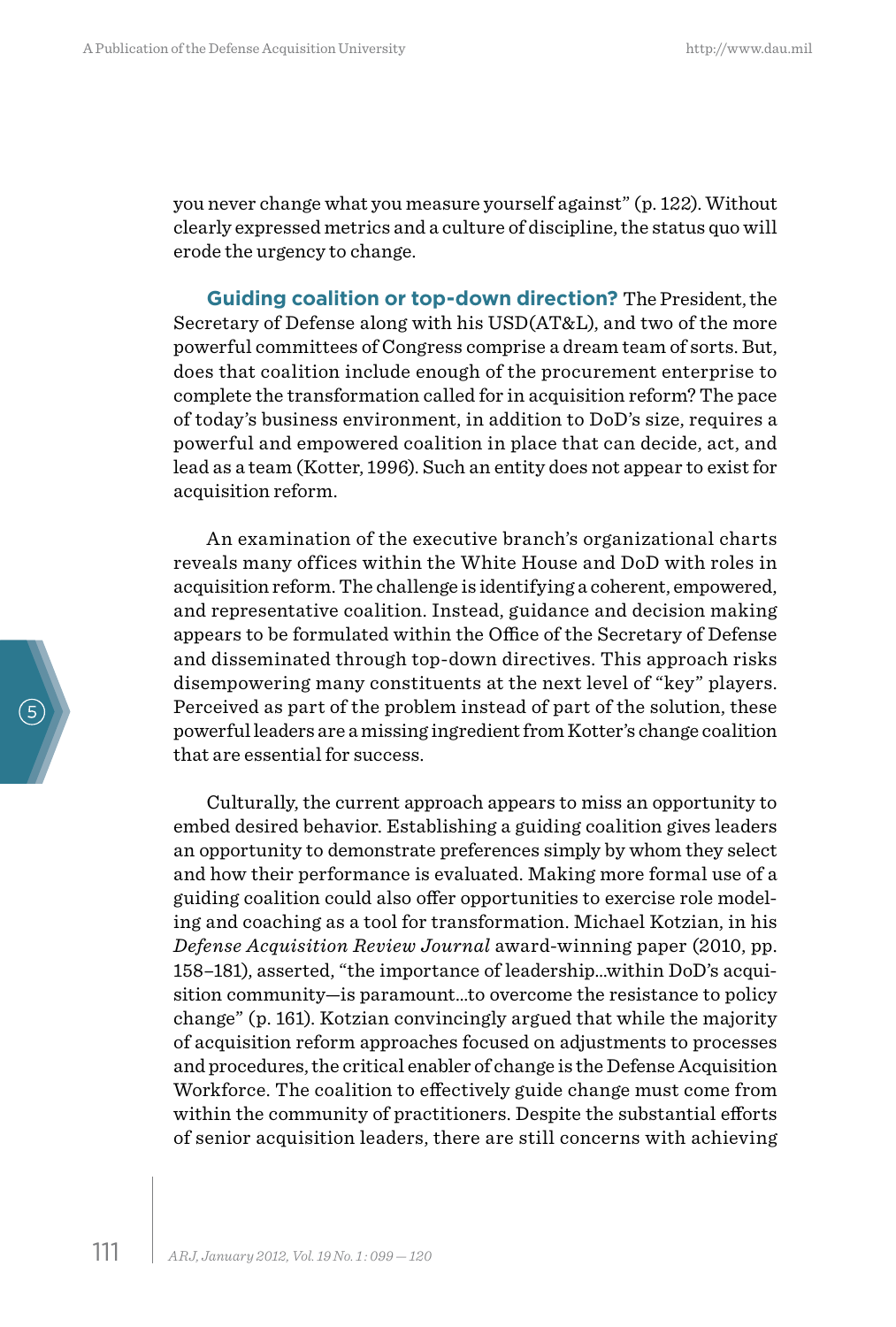performance, cost, and schedule objectives as documented in the Congressional Research Service reports on defense acquisition (Chadwick, 2007; Schwartz, 2010).

**Vision or decree?** Slightly different interests motivate each group of potential change agents. The nexus of agreement seems to be the need to execute weapons procurement more efficiently, but beyond that, what vision will motivate change?



According to Kotter, a good vision conveys a picture of what the future will look like, appeals to the long-term interests of stakeholders, and comprises realistic, attainable goals. The Office of Defense Procurement and Acquisition Policy website offers the following vision statement: "Acquisition excellence through leadership with integrity" (Defense Procurement, n.d.). This says nothing about reform at all. An unofficial vision statement of sorts has recently appeared, "Do more without more" (Carter, 2010a). Whether this will inspire the workforce though, remains to be seen. It is also unclear what effect was intended by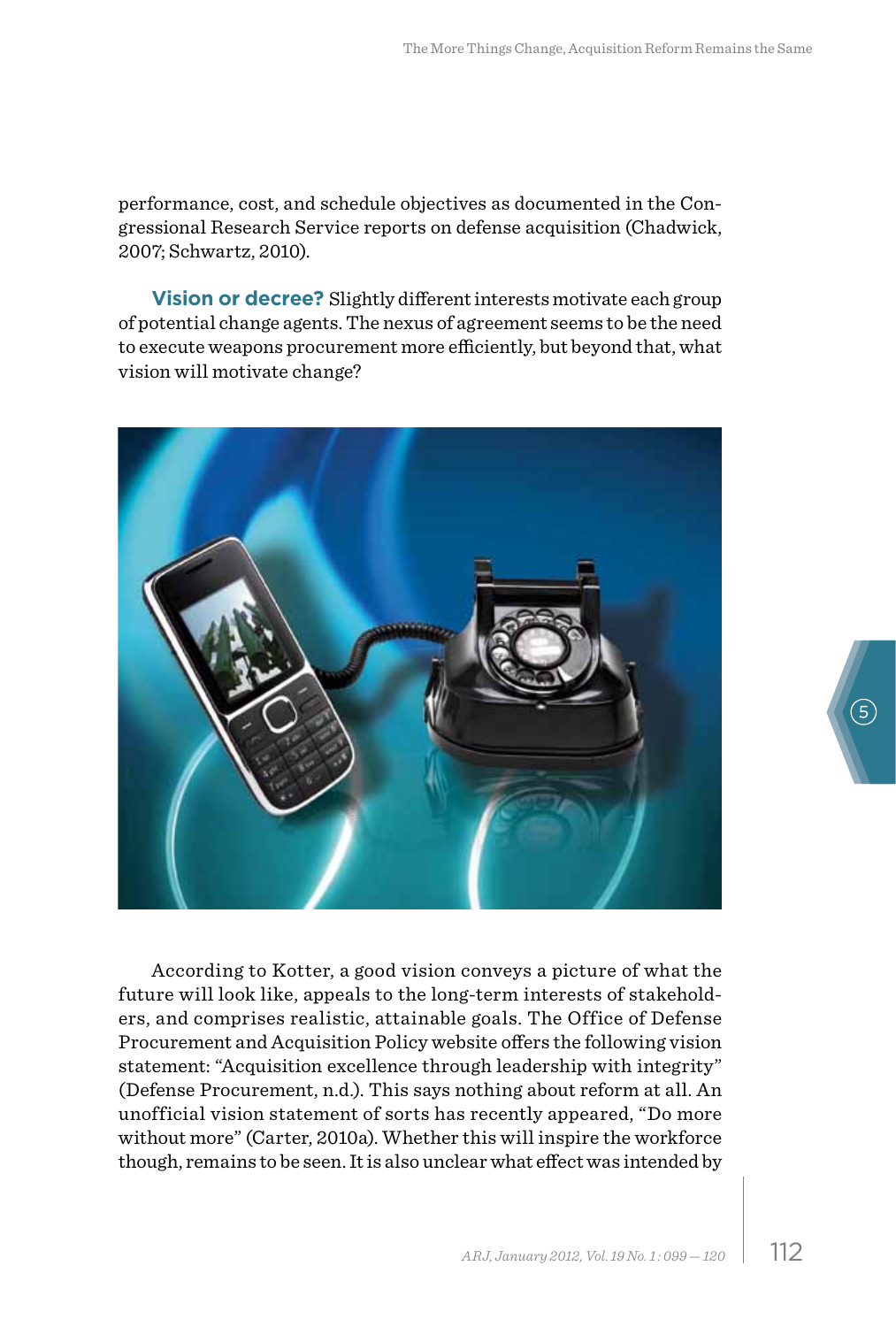abandoning the term "acquisition reform" in the Efficiencies Initiative, except perhaps to disassociate it from previous failures. One unintended consequence of all three statements, though, could be confusion. Exhortations for change can become background noise to be ignored by the more complacent members of the organization.

Culturally, a clear and compelling vision statement could be used to identify what leadership will pay attention to during the transformation. One of Schein's embedding mechanisms is that leaders are engaged in deliberate role modeling, teaching, and coaching (pp. 240–242). If reform is important, then it should be captured in the vision and part of every formal and informal communication. A few well-thought out sentences could expand on the existing goals to include a general strategy for getting there: a strategy that could be followed up with metrics to track progress. Acquisition senior leaders should seize opportunities to engage in conversations with the Defense Acquisition Workforce and demonstrate through their words and actions that reform is essential.

**Empowered change or structural barriers?** Kotter revealed the impact on change efforts, like acquisition reform, that formal structures and personnel systems can have. Stated simply, the way an organization is structured—its rules of behavior or formal processes (Schein's reinforcing mechanisms) and the incentives inherent in a reward system (embedding mechanisms)—can thwart employees' intended support of any change effort. Without effective embedding mechanisms for acquisition reform, powerful internal and external stakeholder groups are not required or incentivized to assist the change effort. The requirements and budget communities, for example, have unique interests that may not include on-time and on-budget delivery. The defense industry itself may also not be inclined to change if it affects profitability. Similarly, prescriptive rules governing program execution can also unintentionally establish their own barriers to change. The 2009 WSARA legislation alone established, in law, detailed rules of program execution in areas such as milestone certification, systems engineering, and competition. Adherence to these new rules is mandatory, and expensive bureaucracy must exist to ensure compliance.

There is also the issue of incentive. Is employee performance in the acquisition community, both military and civilian as well as stakeholders, evaluated on the basis of acquisition reform goals? Some critics assert that rewards are usually based on achieving the unit mission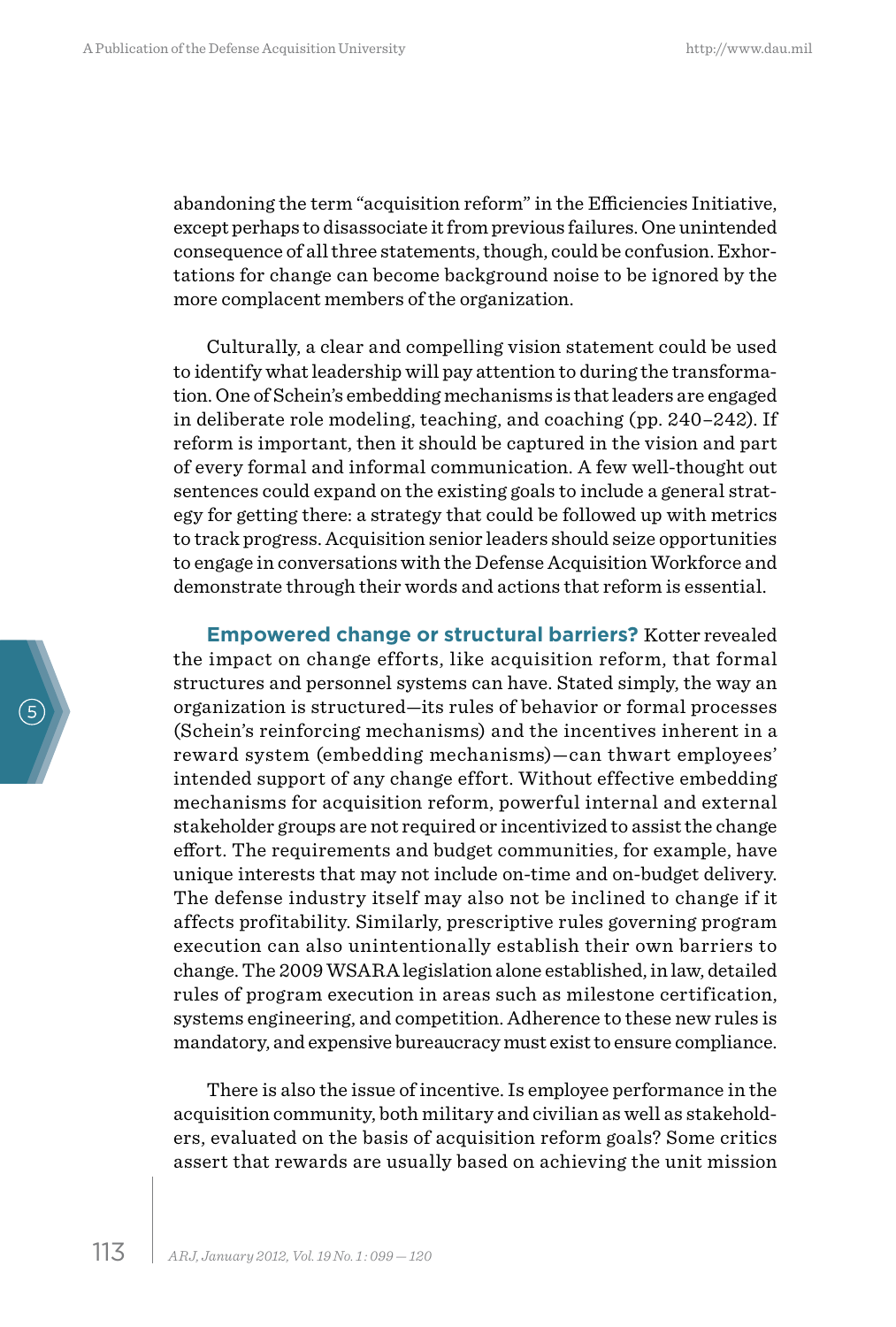and may not be tied to acquisition reform outcomes. This can lead to suboptimized performance or even frustration at the employee level or, as Kotter put it, barriers to empowerment.

In "A Ten-Year Review of the Vision for Transforming the Defense Acquisition System," Rogers and Birmingham (2004, pp. 37–59) noted that DoD acquisitions are subjected to political influence to the point where critics hold there is little hope for real reform. The two authors contend, however, that leaders within the bureaucracy have the professional obligation to drive improvements with clear change visions. This requires restructuring organizations, processes, and systems to transform the acquisition community. One such structural change is a proposal to institute Acqusition Centers of Excellence to provide efficiencies through joint (cross-Service) and collaborative effort (Starks, 2008, pp. 28–32). The tendency of organizations is to default to reinforcing mechanisms to change organizational structure—to "rearrange the deck chairs" rather than address the fundamental problems of senior leadership and direction. Program manager Thomas Miller (November– December 2010, p. 30) identified root causes as "an unequal distribution of power and influence [combined] with systemic disincentives." Much needs to be accomplished to refute a RAND study that found "insufficient cultural, organizational, and intellectual change in the DoD" and "serious structural and cultural impediments that hinder the ability of the acquisition process to deliver desired outcomes" (Hanks, Axelband, Lindsay, Malik, & Steele, 2005, pp. 67, 142).

# A Path to Viable Acquisition Reform

Sixty years of acquisition reform has yielded a procurement system that requires more reform (GAO, 2011). In 2009, President Obama took office and joined forces with the incumbent Secretary of Defense along with an interested and motivated Congress to give it another try. Recognizing that the scope and level of effort called for are nothing short of transformational, we selected five elements of Kotter's eight-stage process for change and used Schein's concepts of embedding mechanisms for organizational culture to analyze this latest effort's likelihood of success.

Based on this analysis, the prospects for lasting reform are gloomy. Efforts to establish a compelling argument for change among the Defense Acquisition Workforce and stakeholders are undercut by mixed messages such as "whatever it takes." It also does not appear as though an effective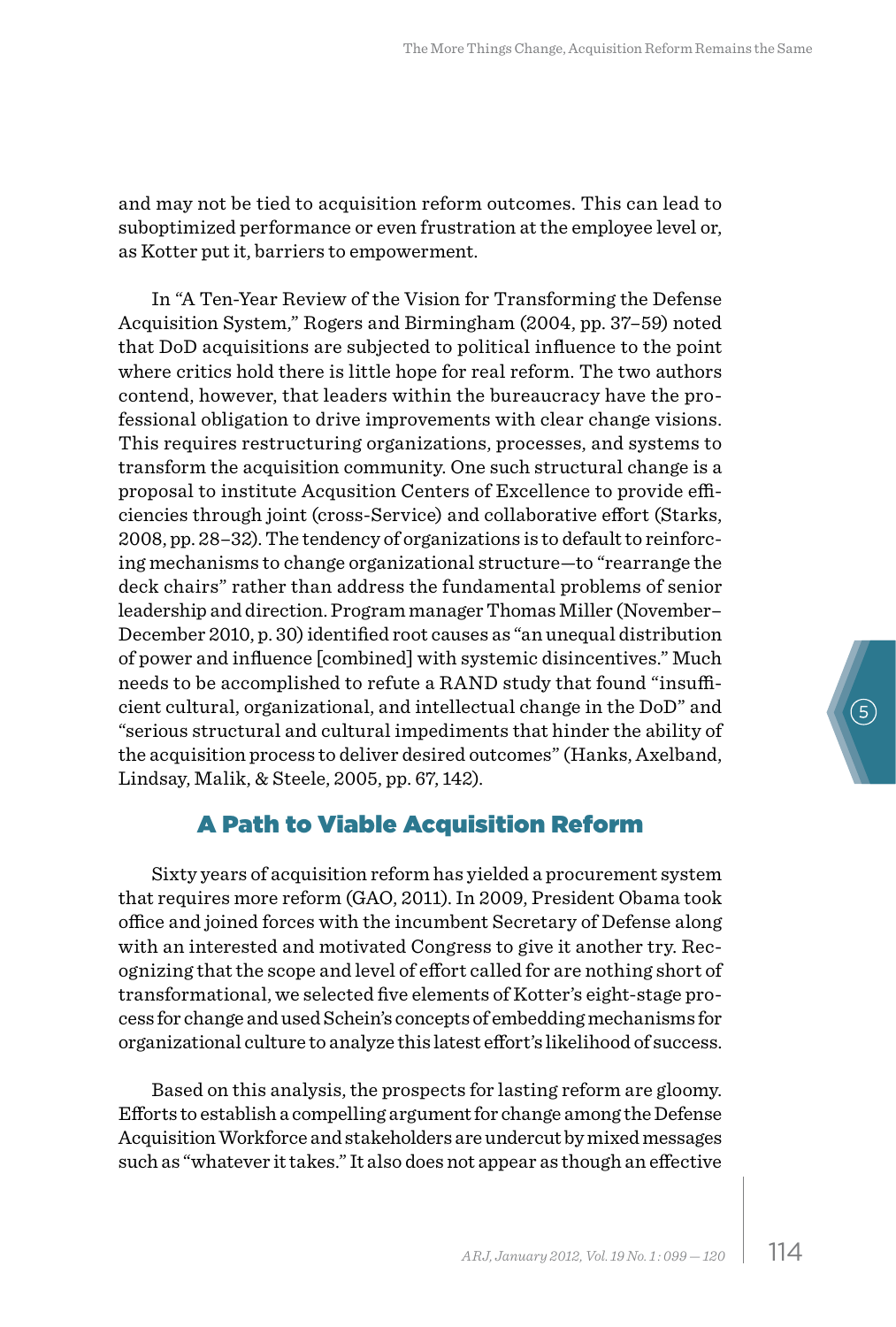guiding coalition or unifying vision exists that can motivate change and embed its ideals into the culture of the acquisition community. In addition, important barriers to empowerment remain in place.

**"Culture isn't just one aspect of the game –it is the game." (Gerstner, 2002, p. 182)**

Former IBM Chief Executive Officer Lou Gerstner observed that no enterprise would succeed unless elements of success are embedded in its DNA. To overcome inefficiency in acquisition totaling \$296 billion, the ad hoc leadership team needs to go beyond peripheral recognition of the importance of culture change as a component of transformation and instead embrace it as the centerpiece of true reform. Using Schein's cultural embedding mechanisms, we suggest the following.

DoD should clarify, simplify, and standardize metrics by which it measures success, then pay attention to those metrics and hold people accountable for them. We recommend outcome-based measures that prudently balance performance with schedule and cost. This focus could form the basis for a simple, compelling, and unifying vision such as *DoD Procurement Promised Performance, On Time, On Budget*. Performance is the sine qua non of acquisition programs; hence, its measures retain prime importance while in tension with factors of schedule and cost. Monitoring and adapting performance metrics form the trade space to preserve on-time and on-budget outcomes.

DoD should also formally identify its guiding coalition, recognizing that acquisition program outcomes are influenced by stakeholders outside the professional acquisition corps. That coalition should be empowered and used as an embedding mechanism of cultural change: deliberate role modeling, teaching, and coaching; allocation of rewards and status; and recruitment, selection, and promotion. Flag officers and senior civilians, to include those in department and Service-level headquarters, warfighter resource representatives, and support agencies should be included. Recognizing this has the potential to be a large group, a tiered management approach could be used to retain some efficiency while taking advantage of the breadth and depth of the coalition's reach.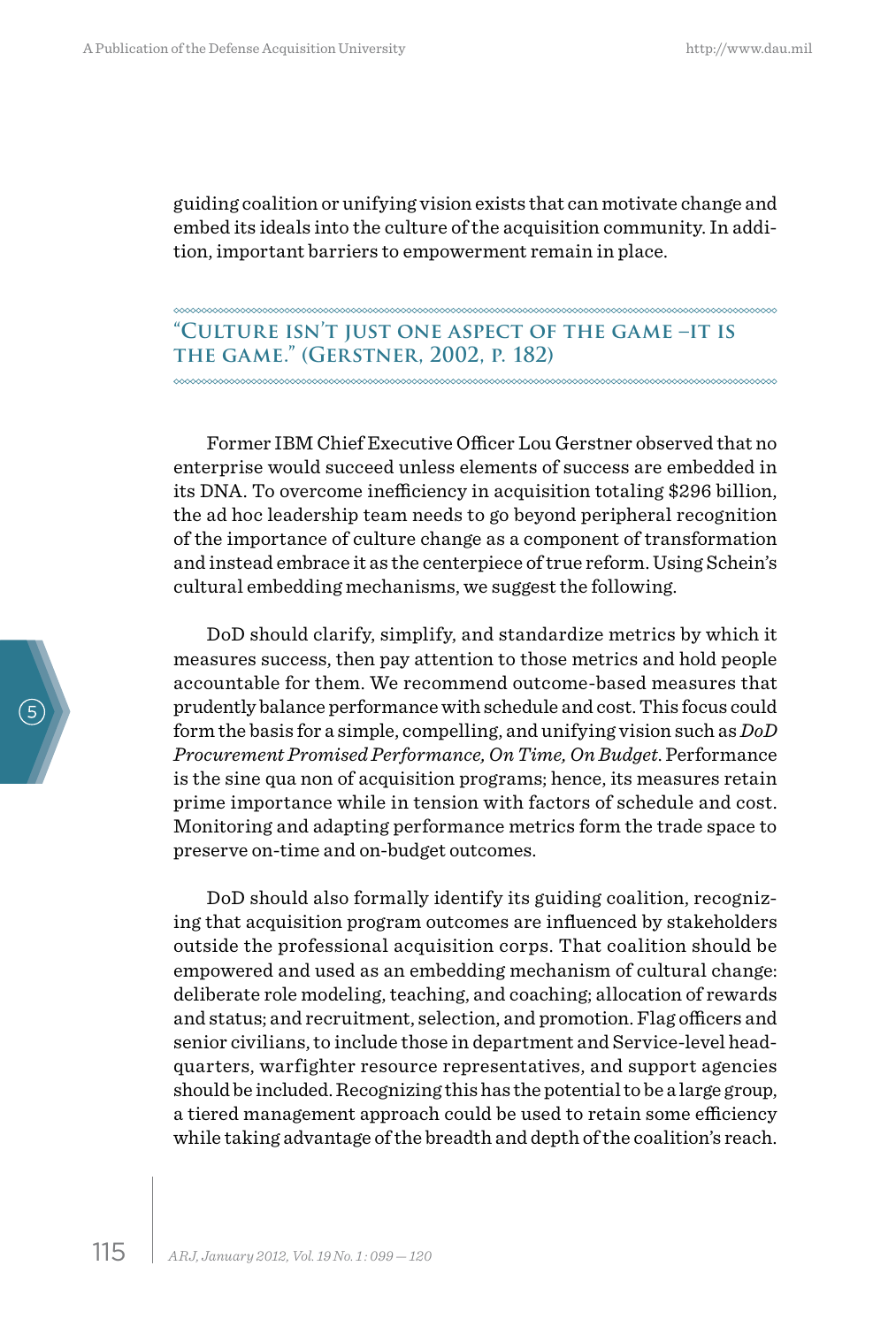Importantly, using the measures of merit identified above, *all* members of this group should in some way be accountable for the outcomes of the programs in which they have a stake. This action is crucial in pursuit of what Schein calls "cognitive restructuring" (1992, p. 325), where individuals become open to new information and ways of thinking. Through broad enforcement of the new standards, this advocacy group will be motivated to set the example that their members can imitate. There, however, is the proverbial rub. Given that many members seek to represent the interests of their constituents and can say no with impunity, it is necessary to provide transparency in the process, document dissent, and hold members accountable for their actions as contributors to achieve reform and transformation.

## Conclusions

This article opened with the question, "But, will it all work?" Through an analysis that applied Kotter's model of organizational change and Schein's approach to organizational culture and leadership, our conclusion suggests not. Behavioral change is needed to cause transformation. Acquisition reforms can be coerced, but will not endure as true transformation unless cultural change occurs. Success requires commitment to change over simple compliance to superficial rewards and consequences. Effective reform requires embedding leadership actions and institutional processes to drive change in the culture of defense acquisition. It is time to undertake a long-term, culturally focused effort to transform DoD's acquisition process.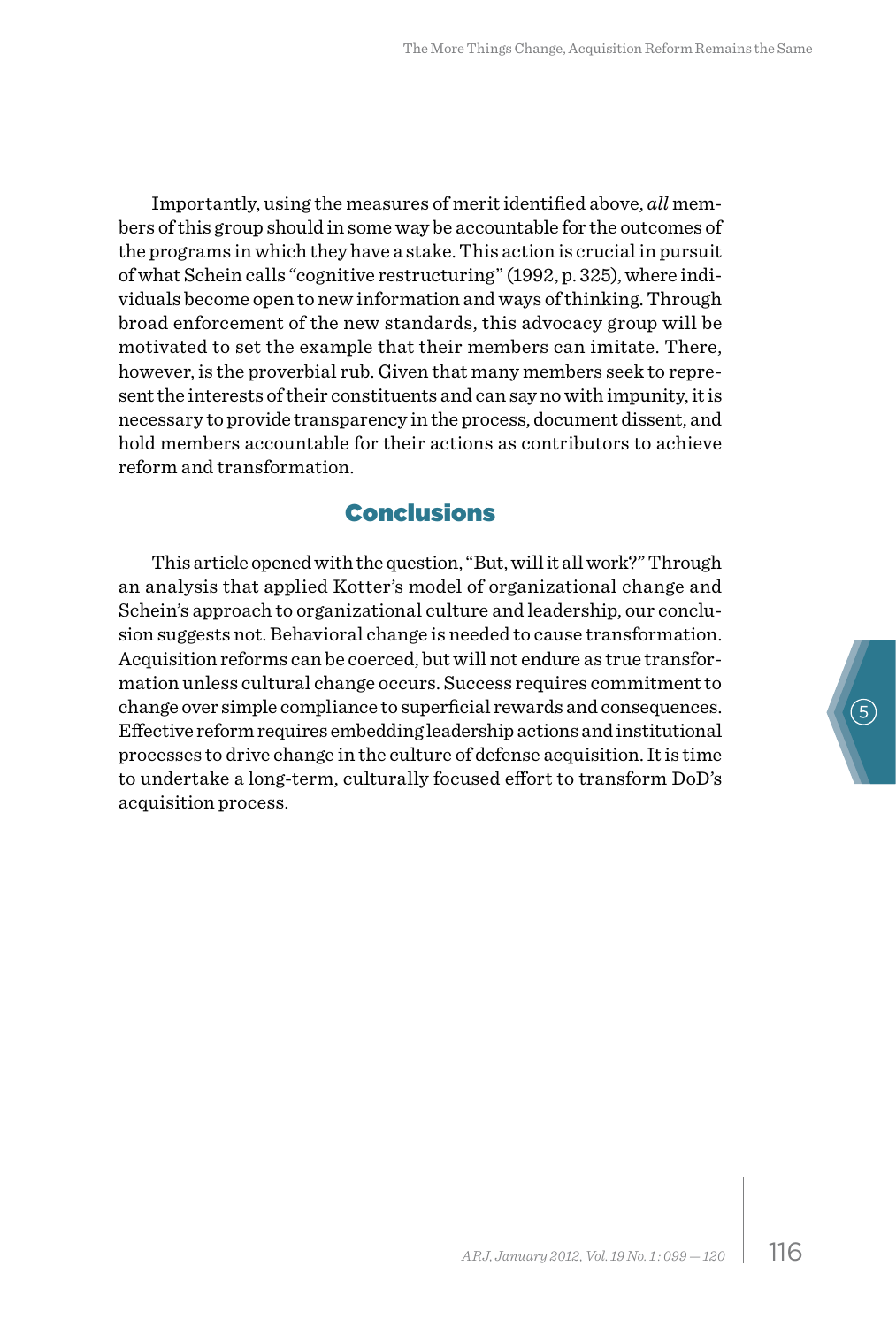#### **Author Biographies**



**Col Peter K. Eide, USAF, is a career** acquisition professional, currently serving as Chief of the Simulators Division, Agile Combat Support Directorate, Aeronautical Systems Center, Air Force Materiel Command, Wright-Patterson Air Force Base, Ohio. Col Eide entered the Air Force in 1989 as a graduate from the Air Force Reserve Officer Training Corps program at the University of Wisconsin, Madison. He holds a BS in Electrical Engineering from the University of Wisconsin-Madison, an MSEE from the Air Force Institute of Technology, and a master's in Strategic Studies from the U.S. Army War College.

*(E-mail address: peter.eide@us.af.mil)*

**COL Charles D. Allen, USA (Ret.)** is a professor of leadership and cultural studies in the Department of Command, Leadership, and Management at the U.S. Army War College, Carlisle Barracks, PA. He holds a BS from the U.S. Military Academy, an MS in Operations Research from Georgia Tech, an MMAS from the School of Advanced Military Studies, and a master's in Strategic Studies from the U.S. Army War College.

*(E-mail address: charlesd.allen@us.army.mil)*



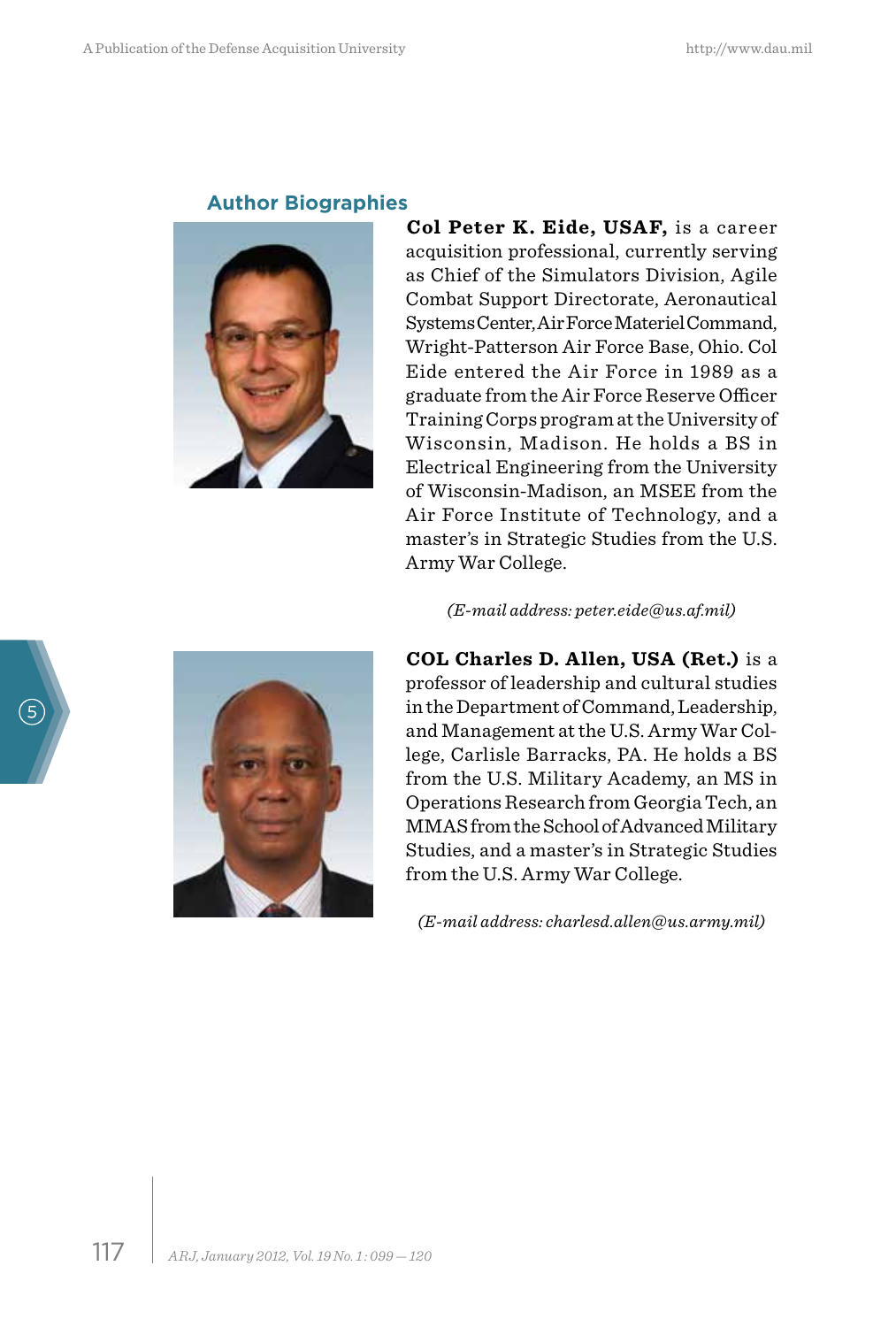#### References

- Adler, B. (2007, March 20). Procuring failure: Why did Donald Rumsfeld fail at military acquisitions reform? The same reasons he failed at everything. *The American Prospect.* Retrieved from http://prospect.org/cs/articles?article=procuring\_failure#
- Assessment Panel of the Defense Acquisition Performance Assessment Project. (2006). *Defense Acquisition Performance Assessment Report.* Retrieved from https://acc.dau. mil/CommunityBrowser.aspx?id=32595

Carter, A. B. (2009). *Implementation of the Weapon Systems Acquisition Reform Act of 2009* [Directive-Type Memorandum 09-027]. Retrieved from http://www.dtic.mil/whs/ directives/corres/pdf/DTM-09-027.pdf

- Carter, A. B. (2010a). *Better buying power: Guidance for obtaining greater efficiency and productivity in defense spending* [Memorandum]. Retrieved from http://www.acq.osd. mil/docs/USD\_ATL\_Guidance\_Memo\_September\_14\_2010\_FINAL.PDF
- Carter, A. B. (2010b). *Better buying power: Mandate for restoring affordability and productivity in defense spending* [Memorandum]. Retrieved from http://mil-oss.org/resources/usdod\_policy-memo\_carter-memo-on-defense-spending-28-jun-2010.pdf
- Carter, A. B. (2010c). *DoD news briefing with Under Secretary Carter with opening remarks by Secretary Gates from the Pentagon.* Retrieved from http://www.defense.gov/transcripts/ transcript.aspx?transcriptid=4648
- Carter, A. B. (2010d). The Pentagon is serious about saving money [Op-Ed]. *The Wall Street Journal.* Retrieved from http://www.acq.osd.mil/news.html
- Carter, A B., & White, J. P. (Eds.). (2000). *Keeping the edge: Managing defense for the future.* Cambridge, MA: Harvard Kennedy School, The Preventive Defense Project.
- Chadwick, S. H. (2007). *Defense acquistion: Overview, issues, and options for Congress.* Washington, DC: Congressional Research Service, The Library of Congress.
- Clinger-Cohen Act of 1996, 40 U.S.C., Pub. L. 104–106 (1996).
- Cohen, W. S. (1997). *Defense reform initiative report.* Washington, DC: Department of Defense.
- Collins, J. (2001). *Good to great: Why some companies make the leap … and others don't.* New York: Harper Business.
- Corrin, A. (2009, October 28). Obama signs bill that kills DoD pay-for-performance system. *Federal Computer Week.* Retrieved from http://fcw.com/Articles/2009/10/28/Obamadefense-authorization-and-NSPS.aspx

Defense Acquisition Workforce Improvement Act of 1990, 10 U.S.C., Pub. L. 101-510 (1990).

- Defense Procurement and Acquisition Policy. (n.d.). *Defense procurement and acquisition policy.* Retrieved from http://www.acq.osd.mil/dpap/
- Department of Defense. (2008). *Operation of the defense acquisition system* (DoDI 5000.02). Washington, DC: Office of the Under Secretary of Defense (Acquisition, Technology and Logistics).

Federal Acquisition Streamlining Act of 1994, 10 U.S.C., Pub. L. No. 103-355 (1994).

- Field, L. A. (2009a). *Improving the use of contractor performance information* [Memorandum]. Retrieved from http://www.whitehouse.gov/omb/procurement\_index\_gov\_contracting
- Field, L. A. (2009b). *Increasing competition and structuring contracts for the best results* [Memorandum]. Retrieved from http://www.whitehouse.gov/omb/procurement\_index\_ gov\_contracting
- Frick, D. E. (2010). Embracing uncertainty in DoD acquisition. *Defense Acquisition Review Journal, 17*(3), 355–373.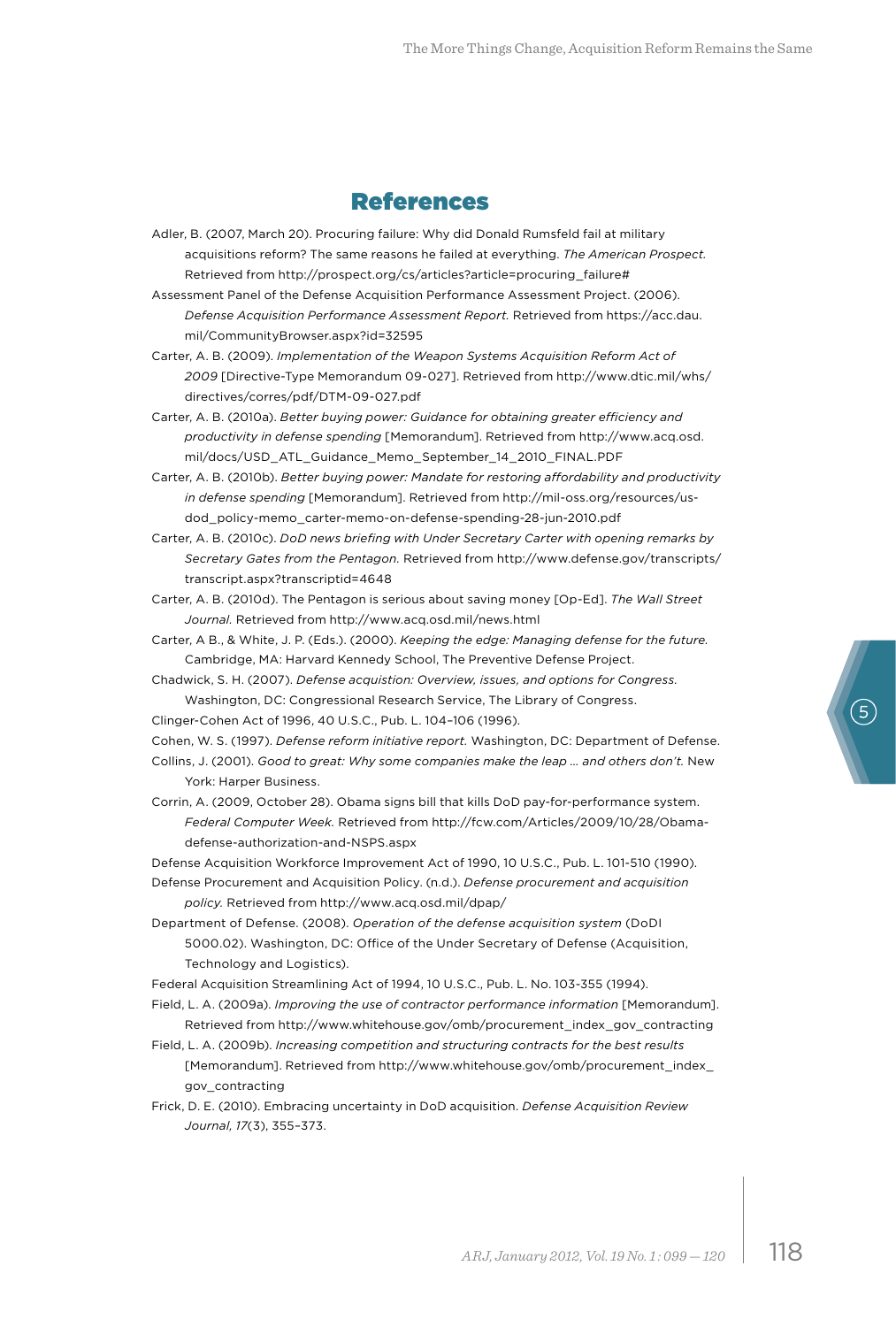- Gansler, J. (2000). *The road ahead: Accelerating the transformation of Department of Defense acquisition and logistics processes and practices.* Washington, DC: Department of Defense.
- Gates, R. M. (2009, April 6). *Defense budget recommendation statement* [Speech]. Retrieved from http://www.defense.gov/speeches/speech.aspx?speechid=1341
- Gates, R. M. (2010, May 8). *Defense spending* [Speech]. Retrieved from http://www.defense. gov/speeches/speech.aspx?speechid=1467
- Gerstner, J. L. (2002). *Who says elephants can't dance.* New York: Harper Collins.
- Goldwater-Nichols Department of Defense Reorganization Act of 1986. 10 U.S.C., Pub. L. 99- 433 (1986).

Gordon, D. I. (2009). *Achieving better value from our acquisitions* [Memorandum]. Retrieved from http://www.whitehouse.gov/omb/procurement\_index\_gov\_contracting

- Hanks, C. H., Axelband, E., Lindsay, S., Malik, M. R., & Steele, B. D. (2005). *Reexamining military acquisition reform: Are we there yet?* Arlington, VA: RAND Corporation.
- Hearing to Consider the Nomination of: Dr. Ashton B. Carter to be Under Secretary of Defense for Acquisition, Technology, and Logistics Before the U.S. Senate, Committee on Armed Services, 111th Cong. (2009).
- Kotter, J. P. (1996). *Leading change.* Boston: Harvard Business Press.
- Kotzian, M. J. (2010, April). Acquistion leadership: An opportunity lost for acquisition excellence. *Defense Acquisition Review Journal, 17*(2), 158–181.
- Martin, D. (2010, December 1). *Tough choices.* Retrieved from http://www.cbsnews.com/ stories/2010/12/01/eveningnews/main7107869.shtml
- McCain, J. U. (2009, May 20). *Floor statement by Senator John McCain on conference report for Weapon Systems Acquisition Reform Act of 2009.* Retrieved from http://www.mccain.senate.gov/public/index.cfm?FuseAction=PressOffice. FloorStatements&ContentRecord\_id=5FF73969-B914-267E-F3ED-AC1EBD628194
- Miller, T. H. (2010, November-December). Rearranging the deck chairs on the Titanic: Why does acquisition reform never work? *Defense AT&L, 39*(6), 26–30.

National Defense Authorization Act for Fiscal Year 1987, Pub. L. 99-661, 100 Stat. 3816 (1986).

Obama, B. H. (2009a). *Remarks by the president at signing of the Weapons Systems Acquisition Reform Act of 2009.* Retrieved from http://www.whitehouse.gov/the\_press\_ office/Remarks-by-the-President-at-signing-of-the-Weapons-Systems-Acquisition-Reform-Act

Orszag, P. R. (2009a). *Improving government acquisition* [Memorandum]. Retrieved from http://www.whitehouse.gov/omb/procurement\_index\_gov\_contracting

- Parlier, G. H. (1989). The Goldwater-Nichols Act of 1986: Resurgence in defense and the legacy of Eisenhower. In *War in the Modern Era.* Seminar conducted at the Marine Corps Command and Staff College, Marine Corps Combat Development Center, Quantico, VA.
- Perry, W. J. (1994). *Specifications and standards A new way of doing business* [Memorandum]. Washington, DC: Department of Defense.

Phillips, M. (2009, February 23). *Owning up to what we owe* [Web log post]. Retrieved from http://www.whitehouse.gov/blog/09/02/23/Owning-up-to-what-we-owe/

- President's Blue Ribbon Commission on Defense Management. (1986). *A quest for excellence: Final report to the president.* Washington, DC: National Defense University.
- Risher, H. (2010, May 23). Learning from NSPS failure. *Federal Times.* Retrieved from http:// www.federaltimes.com/article/20100523/ADOP06/5230304/

Rogers, E. W., & Birmingham, R. P. (2004, January-April). A ten-year review of the vision for transforming the defense acquistion system. *Defense Acquistion Review Journal.* Retrieved from http://www.dau.mil/pubscats/Pages/arq2004.aspx